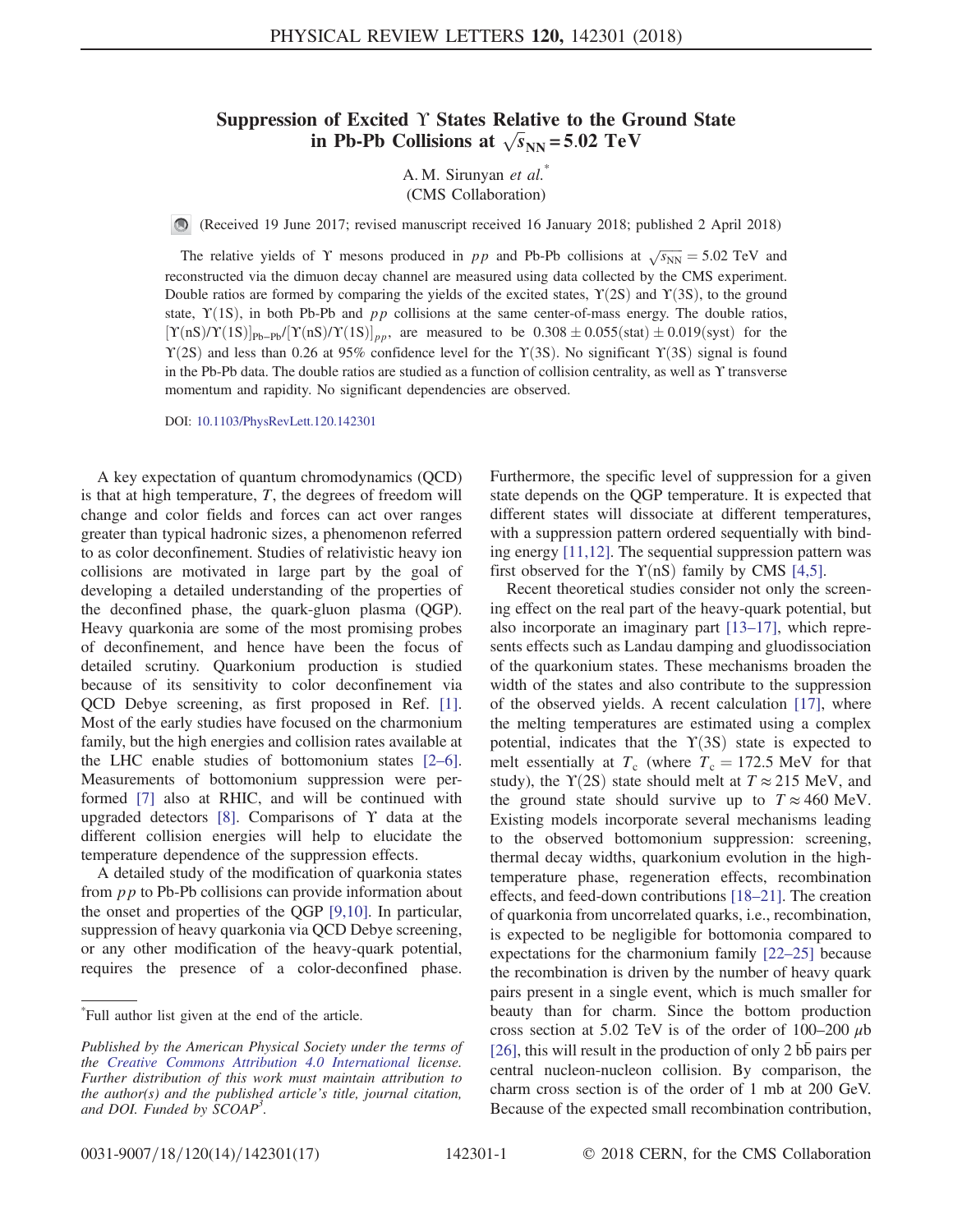measurements of ϒ suppression are useful to compare to theoretical calculations of quarkonium in hot nuclear matter and to understand the behavior of quarkonia in high temperature QCD.

Double ratios are useful to quantify the relative modifications of the ϒ excited states. Theoretically, the uncertainties associated with perturbative QCD calculations (renormalization and factorization scales, b quark mass, nuclear parton distribution functions) affect the cross sections in the same way for all  $\Upsilon$  states, and thus cancel in the ratio of excited to ground state yields. Experimentally, the efficiencies and acceptances cancel almost completely in these double ratios, reducing the measurement uncertainties.

This Letter reports the double ratios

$$
\frac{\left(\Upsilon(2S)/\Upsilon(1S)\right)_{Pb-Pb}}{\left(\Upsilon(2S)/\Upsilon(1S)\right)_{pp}} \quad \text{and} \quad \frac{\left(\Upsilon(3S)/\Upsilon(1S)\right)_{Pb-Pb}}{\left(\Upsilon(3S)/\Upsilon(1S)\right)_{pp}}
$$

comparing  $pp$  and Pb-Pb collisions at a center-of-mass comparing *pp* and Pb-Pb collisions at a center-or-mass<br>energy per nucleon pair of  $\sqrt{s_{NN}} = 5.02$  TeV, using data collected with the CMS detector during the 2015 LHC run. The increase in the collision energy and integrated luminosity allows for a more detailed study compared to the previous ity allows for a more detailed study compared to the previous measurement at a collision energy of  $\sqrt{s_{NN}} = 2.76$  TeV [\[4\]](#page-4-3). In particular, we present a more sensitive search for the  $\Upsilon(3S)$  state in Pb-Pb collisions and a more accurate measurement of the  $\Upsilon(2S)$  suppression in peripheral Pb-Pb collisions (those with a large impact parameter between the lead ions). The increase in center-of-mass energy was predicted to lead to a ≃16% higher medium temperature [\[18\]](#page-5-5) and to correspondingly stronger suppression effects.

The central feature of the CMS apparatus is a superconducting solenoid of 6 m internal diameter, providing a magnetic field of 3.8 T. Within the solenoid volume are a silicon pixel and strip tracker, a lead tungstate crystal electromagnetic calorimeter, and a brass and scintillator hadron calorimeter, each composed of a barrel and two endcap sections. Forward calorimeters extend the coverage provided by the barrel and endcap detectors. Muons are measured in the pseudorapidity range  $|\eta| < 2.4$ , in gasionization detectors embedded in the steel flux-return yoke outside the solenoid, with detection planes made using three technologies: drift tubes, cathode strip chambers, and resistive plate chambers. Matching muons to tracks measured in the silicon tracker leads to a relative transverse momentum  $(p_T)$  resolution between 1% and 2% for a typical muon in this analysis [\[27\]](#page-5-8). A more detailed description of the CMS detector, together with a definition of the coordinate system used and the relevant kinematic variables, can be found in Ref. [\[28\]](#page-5-9).

For Pb-Pb collisions, the centrality measurement is based on the sum of transverse energy measured in two hadron forward (HF) calorimeters, which cover the range  $2.9 < |\eta| < 5.2$ . In order to select hadronic Pb-Pb (pp) collisions, at least three (one) towers with energy deposits above 3 GeV are required in each of the HF calorimeters, both at forward and backward rapidity. A primary vertex reconstructed with at least two tracks is also required. In addition, a filter on the compatibility of the silicon pixel cluster width and the vertex position is applied [\[29\].](#page-5-10) The combined efficiency for this event selection, and the remaining nonhadronic contamination, is  $99 \pm 2\%$ . We focus on events where a hard collision is needed in order to produce ϒ mesons. Hence, the fraction of such events removed by the minimum-bias trigger requirement is negligible. The event centrality observable corresponds to the fraction of the total inelastic hadronic cross section, starting at 0% for the most central collisions and evaluated as percentiles of the distribution of the energy deposited in the HF [\[30\]](#page-5-11). The average number of nucleons that participate in the interaction for a given centrality class,  $N_{\text{part}}$ , is estimated using a Glauber Monte Carlo (MC) simulation [\[31\]](#page-5-12). The Glauber model parameters used for 5.02 TeV Pb-Pb collisions and a description of the method are given in Ref. [\[32\].](#page-5-13)

The Y mesons are identified via their decay to muons. This analysis uses event samples collected with a dimuon trigger that requires two muons with no explicit singlemuon momentum threshold. The same trigger algorithm is used in  $pp$  as well as Pb-Pb collisions. The algorithm uses information from the muon chambers, which are shielded from the large multiplicities present in Pb-Pb collisions. Therefore, the performance of the trigger is the same in both collision systems, and across all centralities studied. The trigger sampled an integrated luminosity of 28.0  $pb^{-1}$ in  $pp$  collisions. The Pb-Pb sample was collected in two ways: by prescaling the dimuon trigger, and by combining the dimuon trigger with an additional selection on 30%–100% centrality collisions. The first setup collected data corresponding to an integrated luminosity of  $368 \mu b^{-1}$ , and the corresponding data set is used to derive the centrality-integrated (0%–100%) double ratios and those in the 0%–30% centrality range. For the second setup, the lower rate allowed the sampling of the full integrated luminosity of 464  $\mu$ b<sup>-1</sup>. This sample is used to analyze the centrality dependence of the double ratio in the 30%–100% range. We also studied a possible contamination from photo-production processes in the peripheral region and found it to be negligible.

Single muons are selected in the kinematic region  $p_T^{\mu} > 4$  GeV/c,  $|\eta^{\mu}| < 2.4$ , and are required to survive standard quality selection criteria [\[27\]](#page-5-8). The reconstruction algorithm was adapted to account for the high track multiplicity in a Pb-Pb event, using a combination of regional and iterative tracking algorithms [\[33\]](#page-5-14). The muon momentum is derived from the fit obtained with a Kalman filter algorithm [\[27\]](#page-5-8) applied to the tracker hits and provides an  $\Upsilon$  mass resolution of around 1% in both pp and Pb-Pb.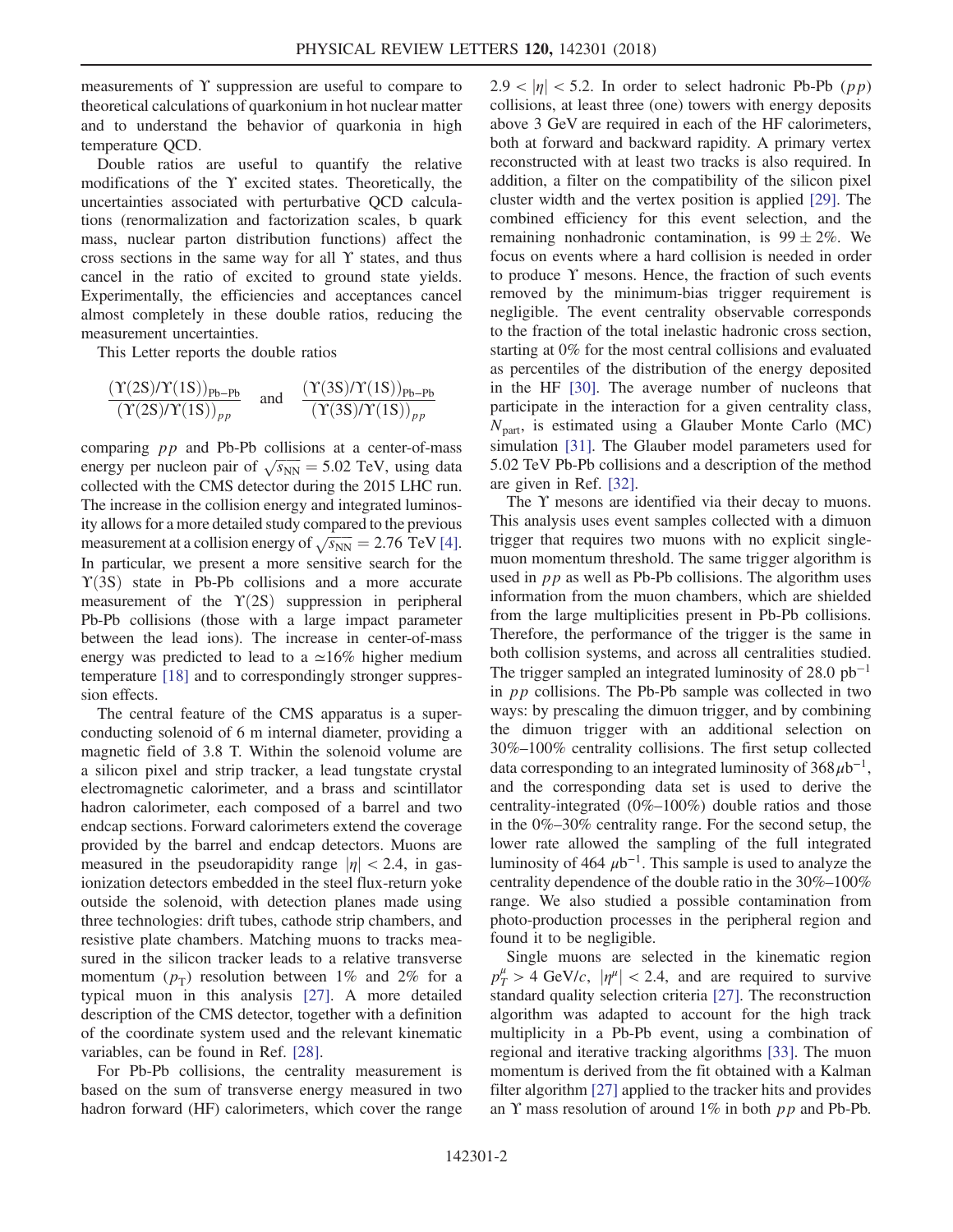When forming a muon pair, the two reconstructed muon candidates are required to match the dimuon trigger and to originate from a common vertex with a  $\chi^2$  probability larger than 1%. The Υ transverse momentum and rapidity ranges studied in this analysis are  $p_T < 30$  GeV/c and  $|y| < 2.4$ . The Y ratios are not affected by the small number of additional collision vertices (pileup) present in the pp and Pb-Pb samples.

Figure [1](#page-2-0) shows the invariant mass distributions of opposite-charge muon pairs for centrality-integrated Pb-Pb collisions. The double ratios are computed from the signal yields obtained independently from unbinned maximum likelihood fits to the  $pp$  and Pb-Pb spectra. The analysis of the  $\Upsilon(2S)$  double ratio is performed in three  $p<sub>T</sub>$  bins, two |y| bins, and nine centrality bins, while the  $\Upsilon(3S)$  double ratio is studied in four centrality bins. As a cross-check, simultaneous fits of the two dimuon invariant mass distributions, where the double ratios are directly extracted, were also performed. The two procedures give consistent results.

The shape of each  $\Upsilon$  state is modeled with the sum of two crystal ball functions [\[34\]](#page-5-15), with parameters fixed from MC simulation studies. The mass parameter of the  $\Upsilon(1S)$ resonance is left free to account for possible shifts in the momentum scale of the reconstructed tracks, and is found to be consistent between  $pp$  and Pb-Pb data. The masses of the excited states are fixed to the  $\Upsilon(1S)$  mass scaled by the ratio of the world average mass values [\[35\].](#page-5-16) The systematic uncertainty in the double ratio from the choice of signal model is evaluated by testing two fit variations. One uses the same function, but allowing all previously fixed parameters to float one by one and propagating as systematic uncertainty the maximum observed deviations from the double ratios obtained with the nominal signal model.

<span id="page-2-0"></span>

FIG. 1. Measured dimuon invariant mass distribution in Pb-Pb data. The total fit (solid blue line) and the background component (dot-dashed blue line) are also shown, as are the individual  $\Upsilon(1S)$ ,  $\Upsilon(2S)$ , and  $\Upsilon(3S)$  signal shapes (dotted gray lines). The dashed red line represents the  $p p$  signal shape added to the Pb-Pb background and normalized to the  $\Upsilon(1S)$  mass peak in Pb-Pb.

The second fit variation uses a sum of a crystal ball function and Gaussian function as an alternative fit model. The total uncertainties related to the signal model are determined by summing in quadrature the two systematic components, and are in the ranges  $1\%$ – $10\%$  and  $9\%$ – $15\%$  for the  $\Upsilon(2S)$ and  $\Upsilon(3S)$  double ratios, respectively.

The background is modeled with an error function multiplied by an exponential function as in Ref. [\[4\],](#page-4-3) a parametrization selected, in each analysis bin, through a log-likelihood ratio test comparing several functional forms, while fixing the signal parameters. For the two highest  $p<sub>T</sub>$  bins in this analysis, using an exponential without the error function provides the best fit. Possible deviations in the results when choosing an alternative background model, in the form of a fourth-order polynomial, are studied using pseudoexperiments. For this purpose, the nominal background and signal models are used to generate pseudoinvariant mass distributions in each bin of the analysis. These distributions are then fit with the nominal model as well as using the alternative background model. The average resulting differences between nominal and alternative fit model are found to be in the 2%–15% range for the  $\Upsilon(2S)$  and  $\Upsilon(3S)$  double ratios, respectively. The signal and background model uncertainties are the dominant sources of systematic uncertainty in this analysis.

Possible effects of noncancellation of reconstruction, trigger, and muon identification efficiencies in the double ratios are studied by comparing the results of simulations using PYTHIA 8.209 [\[36\]](#page-5-17) tune CUETP8M1 (for the lowoccupancy  $pp$  environment) with those obtained using PYTHIA 8 embedded in HYDJET 1.9 [\[37\]](#page-5-18) (for the highoccupancy Pb-Pb data). The ϒ transverse momentum distributions in the MC samples are reweighted to match the signal  $p<sub>T</sub>$  spectra seen in data, since the reconstruction efficiency depends on  $p<sub>T</sub>$ . The rapidity distributions in simulation are consistent with those in data; hence, no reweighting is applied as a function of y. The maximum deviation from unity of the double ratio of efficiencies, among all the analysis bins, was found to be 1.4%, a value taken as a systematic uncertainty.

Acceptance corrections are not applied because they are expected to cancel in the Pb-Pb over  $pp$  ratio for each state. If, however, the  $\Upsilon$  meson acceptances were different in pp and Pb-Pb because of physical effects, such as a change in polarization or strong kinematical differences from  $pp$  to Pb-Pb collisions within an analysis bin, these would not cancel in the double ratio. The hypothesis that such potential effects can be neglected is supported by the absence of significant changes of the  $\Upsilon(nS)$  polarizations in pp collisions as a function of event activity [\[38\]](#page-5-19). Moreover, when studying the  $p_T$  and |y| distributions in the pp and Pb-Pb data samples, it is observed that they have similar shapes. As in previous analyses [2–[4,39,40\],](#page-4-1) possible differences in Pb-Pb and  $pp$  acceptances due to physical effects are not considered as systematic uncertainties.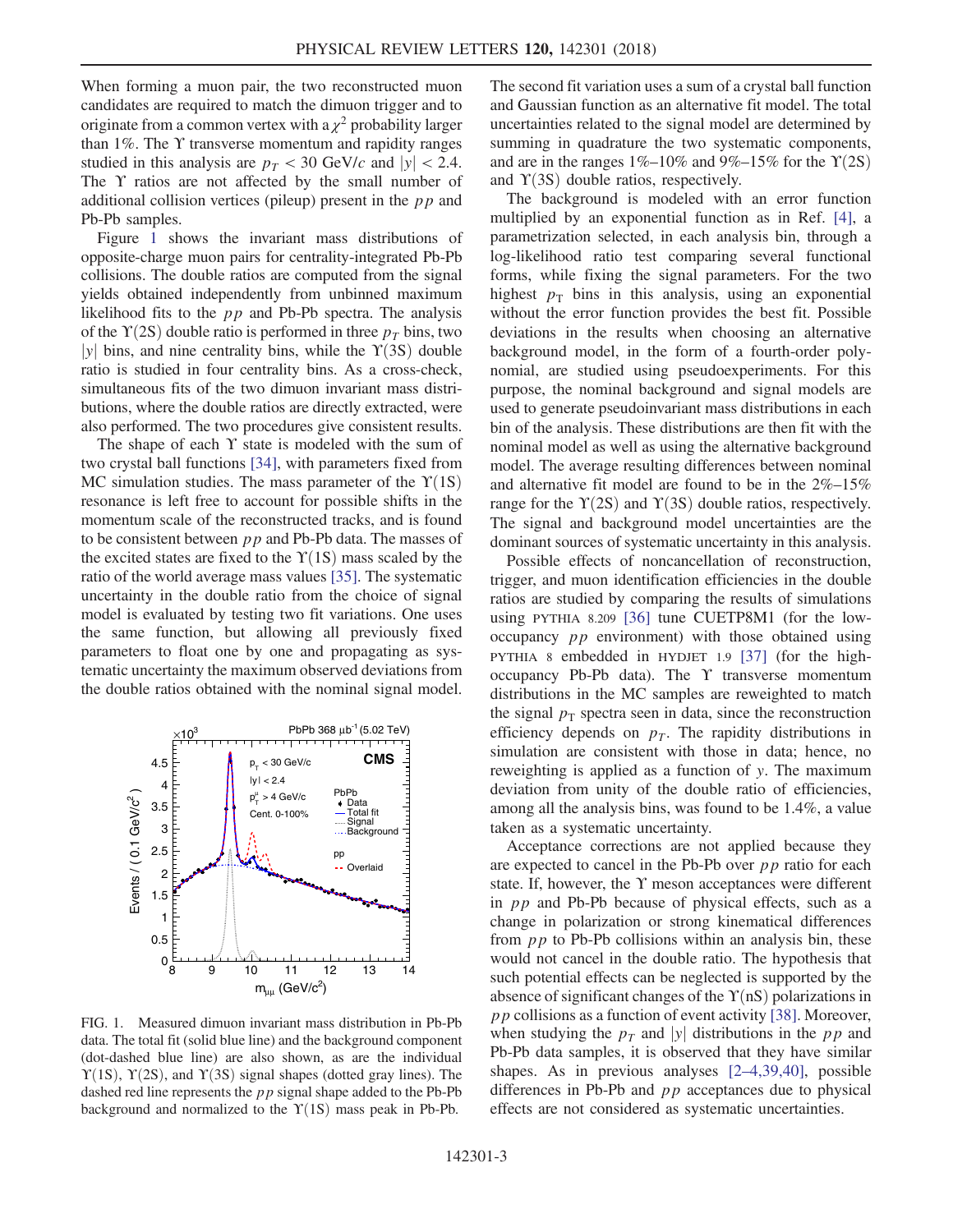Figure [2](#page-3-0) shows the  $\Upsilon(2S)$  double ratio as a function of  $N<sub>part</sub>$ . The box drawn around the line at unity represents the global uncertainty, that applies to all measurements, including the centrality-integrated datum point. It amounts to 3.1%, and includes the systematic and statistical uncertainties from the  $pp$  single ratio, as well as the uncertainty due to possible noncancellation of reconstruction, trigger, and muon-identification efficiencies. A large relative suppression of the  $\Upsilon(2S)$  state compared to the  $\Upsilon(1S)$ state in Pb-Pb collisions with respect to the  $pp$  data is observed. The centrality-integrated  $\Upsilon(2S)$  double ratio is  $0.308 \pm 0.055$ (stat)  $\pm 0.019$ (syst), where the systematic uncertainty reflects the signal and background variations in Pb-Pb and  $pp$  data, as well as the uncertainty on the combined detection efficiency. In the most peripheral bin (70%–100%), the double ratio is consistent with unity. In the most central bin  $(0\% - 5\%)$ , the  $\Upsilon(2S)$  signal is consistent with zero within one standard deviation of the statistical uncertainty. Therefore, a 95% confidence level (C.L.) interval is derived for this centrality bin, obtained using the Feldman-Cousins method [\[41\].](#page-5-20) The relative  $\Upsilon(2S)$  suppression is similar at 5.02 and 2.76 TeV [\[4\]](#page-4-3). The results presented here have an improvement in the statistical precision compared to the previous measurement by almost a factor of 2.

Predictions of Y suppression from Krouppa and Strickland [\[18\],](#page-5-5) incorporating color-screening effects on the bottomonium family and reflecting feed-down contributions from decays of heavy quarkonia, are in overall agreement with the  $\Upsilon(2S)$  double ratio results presented in Fig. [2](#page-3-0). In this model, the dynamical evolution is treated using anisotropic hydrodynamics, where the relevant initial

<span id="page-3-0"></span>

FIG. 2. Double ratio of the  $\Upsilon(2S)$  as a function of centrality. The centrality-integrated value is shown in the right panel. The error bars represent the statistical uncertainty in the Pb-Pb data while the boxes represent the systematic uncertainty due to signal and background variations. The global systematic uncertainty is represented as a grey box drawn around the line at unity. Calculations by Krouppa and Strickland (orange curves [\[18\]\)](#page-5-5) and by Du et al. (green hatched band [\[20,21\]](#page-5-22)) are also shown.

conditions are changed by varying the viscosity to entropy ratio,  $\eta/s$ , and the initial momentum-space anisotropy. In order to maintain agreement with charged multiplicity and elliptic flow measurements, the initial temperature is then uniquely determined as well. The temperatures reported in this model are in the range  $T = 641, 631, 629$  MeV corresponding to  $4\pi\eta/s = 1, 2, 3$ , respectively. Another theoretical curve from Du et al. [\[21\],](#page-5-21) based on a kinetic-rate equation approach first presented in Ref. [\[20\]](#page-5-22) and containing a small component of regenerated bottomonia, shows a similar level of agreement with the data. In this model, the absence of a regeneration component would lead to almost complete suppression of the  $\Upsilon(2S)$ , i.e., a double ratio of zero for the centrality range  $N_{part} > 250$ . Such a scenario is ruled out by our data.

Figure [3](#page-3-1) shows the  $\Upsilon(2S)$  double ratio as a function of  $p_T$  and |y|. A large relative  $\Upsilon(2S)$  suppression is observed throughout the kinematic range studied, with no significant

<span id="page-3-1"></span>

FIG. 3. Double ratio of the  $\Upsilon(2S)$  as functions of  $p_T$  (top) and  $|y|$  (bottom). The error bars depict the statistical uncertainty while the boxes represent the systematic uncertainties in the signal and background models as well as the combined detection efficiency. Calculations by Krouppa and Strickland (orange curves [\[18\]](#page-5-5)) and by Du et al. (green hatched band [\[20,21\]](#page-5-22)) are also shown.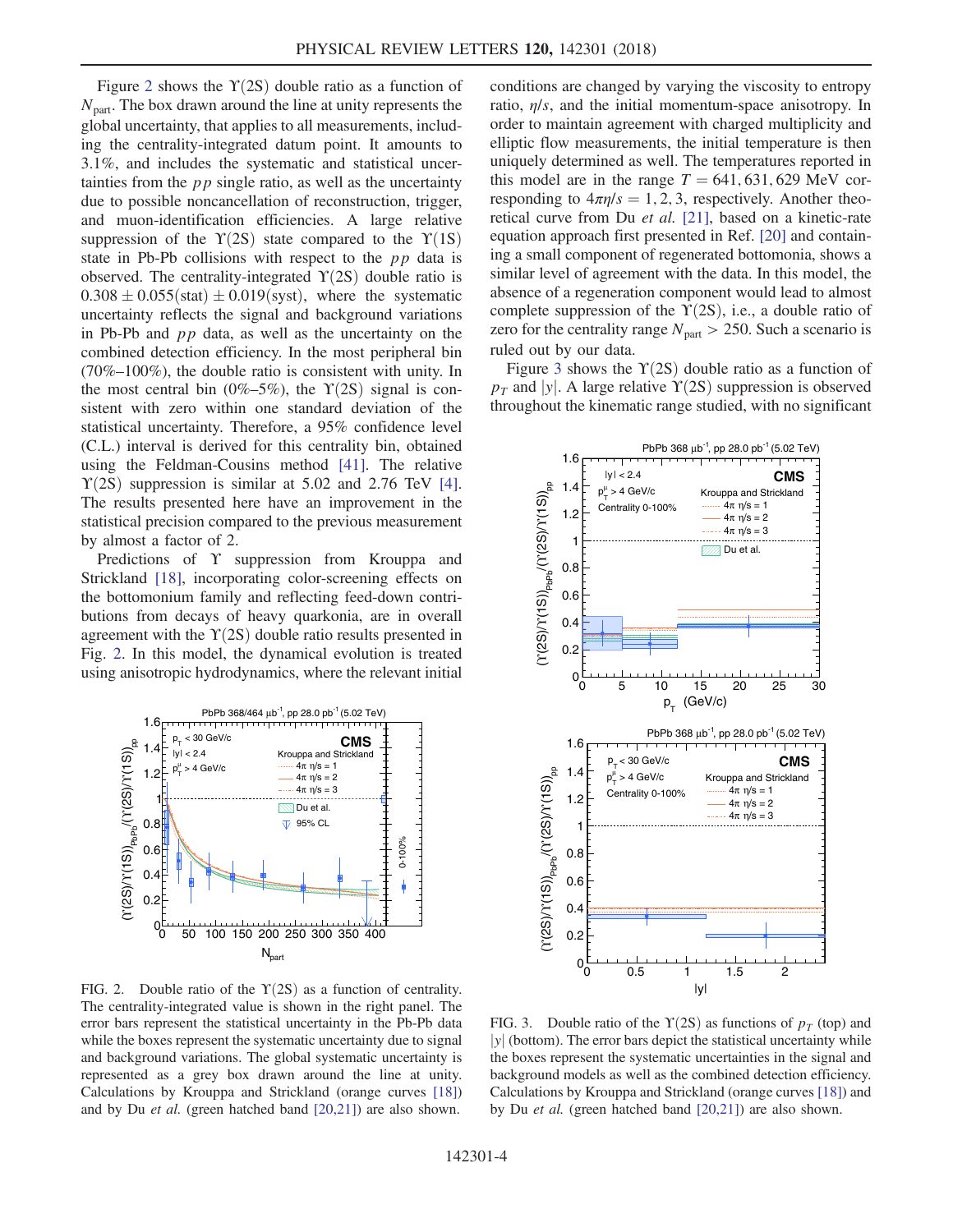<span id="page-4-4"></span>

FIG. 4. Confidence intervals at 95% C.L. (blue arrows) and 68% C.L. (red boxes) of the  $\Upsilon(3S)$  double ratio as a function of centrality. The centrality-integrated limit is shown in the right panel.

variations with  $p<sub>T</sub>$  or |y|. Predictions of Y suppression as functions of  $p_T$  [\[18,20\]](#page-5-5) and |y| [\[18\]](#page-5-5) are in overall agreement with the data.

For the  $\Upsilon(3S)$ , as seen in Fig. [1,](#page-2-0) the signal yield in the Pb-Pb data is consistent with zero in the centrality-integrated sample. Figure [4](#page-4-4) shows the extracted  $\Upsilon(3S)$  double-ratio confidence intervals, at 95% and 68% C.L. In all four centrality bins, the  $\Upsilon(3S)$  double ratio is significantly below unity, showing that the  $\Upsilon(3S)$  state is strongly suppressed relative to the  $\Upsilon(1S)$  state, even in the most peripheral (50%–100%) Pb-Pb collisions probed in this analysis. The centrality-integrated  $\Upsilon(3S)$  double ratio is smaller than 0.26 at 95% C.L. We excluded the possibility that the stringent limit in the 10%–30% centrality bin is due to a large downward fluctuation in the background by studying the invariant mass region of the  $\Upsilon(3S)$  in each centrality bin. We also calculated upper limits under the assumption that the observed counts are equal to the expected background and found an upper limit that increases only slightly to the range 0.2–0.3 for the 10%–30% bin.

In summary, the  $\Upsilon(2S)$  and  $\Upsilon(3S)$  double ratios have been measured at 5.02 TeV, using  $pp$  and Pb-Pb data samples significantly larger than those used in the corresponding 2.76 TeV measurements. The centrality-integrated double ratios are  $0.308 \pm 0.055$ (stat)  $\pm 0.019$ (syst) for the  $\Upsilon(2S)$  and < 0.26 at 95% C.L. for the  $\Upsilon(3S)$ . The large relative suppression of the  $\Upsilon(2S)$  does not show significant variations with  $p<sub>T</sub>$  or |y| within the explored phase space window of  $p_T < 30$  GeV/c and  $|y| < 2.4$ . The  $\Upsilon(2S)$ double ratio is compatible with unity in the most peripheral collisions (70%–100%) and with zero in the most central ones (0%–5%), but a flat centrality dependence is not excluded, given the current uncertainties. The 95% C.L. intervals for the  $\Upsilon(3S)$  double ratio exclude unity in the four centrality bins of this analysis, including the most peripheral collisions (50%–100%).

We congratulate our colleagues in the CERN accelerator departments for the excellent performance of the LHC and thank the technical and administrative staffs at CERN and at other CMS institutes for their contributions to the success of the CMS effort. In addition, we gratefully acknowledge the computing centers and personnel of the Worldwide LHC Computing Grid for delivering so effectively the computing infrastructure essential to our analyses. Finally, we acknowledge the enduring support for the construction and operation of the LHC and the CMS detector provided by the following funding agencies: BMWFW and FWF (Austria); FNRS and FWO (Belgium); CNPq, CAPES, FAPERJ, and FAPESP (Brazil); MES (Bulgaria); CERN; CAS, MoST, and NSFC (China); COLCIENCIAS (Colombia); MSES and CSF (Croatia); RPF (Cyprus); SENESCYT (Ecuador); MoER, ERC IUT, and ERDF (Estonia); Academy of Finland, MEC, and HIP (Finland); CEA and CNRS/IN2P3 (France); BMBF, DFG, and HGF (Germany); GSRT (Greece); OTKA and NIH (Hungary); DAE and DST (India); IPM (Iran); SFI (Ireland); INFN (Italy); MSIP and NRF (Republic of Korea); LAS (Lithuania); MOE and UM (Malaysia); BUAP, CINVESTAV, CONACYT, LNS, SEP, and UASLP-FAI (Mexico); MBIE (New Zealand); PAEC (Pakistan); MSHE and NSC (Poland); FCT (Portugal); JINR (Dubna); MON, RosAtom, RAS, RFBR and RAEP (Russia); MESTD (Serbia); SEIDI, CPAN, PCTI and FEDER (Spain); Swiss Funding Agencies (Switzerland); MST (Taipei); ThEPCenter, IPST, STAR, and NSTDA (Thailand); TUBITAK and TAEK (Turkey); NASU and SFFR (Ukraine); STFC (United Kingdom); DOE and NSF (USA).

- <span id="page-4-1"></span><span id="page-4-0"></span>[1] T. Matsui and H. Satz,  $J/\psi$  suppression by quark-gluon plasma formation, [Phys. Lett. B](https://doi.org/10.1016/0370-2693(86)91404-8) 178, 416 (1986).
- [2] CMS Collaboration, Indications of Suppression of Excited **CMS** Collaboration, indications of Suppression of Excited  $\Upsilon$  States in Pb-Pb Collisions at  $\sqrt{s_{NN}} = 2.76$  TeV, [Phys.](https://doi.org/10.1103/PhysRevLett.107.052302) Rev. Lett. 107[, 052302 \(2011\).](https://doi.org/10.1103/PhysRevLett.107.052302)
- <span id="page-4-3"></span>[3] CMS Collaboration, Event activity dependence of  $\Upsilon(nS)$ CMS Collaboration, Event activity dependence of  $\Gamma$ (nS) production in  $\sqrt{s_{NN}}$  = 5.02 TeV pPb and  $\sqrt{s}$  = 2.76 TeV pp collisions, [J. High Energy Phys. 04 \(2014\) 103.](https://doi.org/10.1007/JHEP04(2014)103)
- [4] CMS Collaboration, Observation of Sequential Υ Suppression in Pb-Pb Collisions, [Phys. Rev. Lett.](https://doi.org/10.1103/PhysRevLett.109.222301) 109, 222301 [\(2012\).](https://doi.org/10.1103/PhysRevLett.109.222301)
- [5] CMS Collaboration, Suppression of  $\Upsilon(1S)$ ,  $\Upsilon(2S)$  and CMS Collaboration, Suppression of  $I(1S)$ ,  $I(2S)$  and  $\Upsilon(3S)$  production in PbPb collisions at  $\sqrt{s_{NN}}$  = 2.76TeV, [Phys. Lett. B](https://doi.org/10.1016/j.physletb.2017.04.031) 770, 357 (2017).
- <span id="page-4-2"></span>[6] ALICE Collaboration, Suppression of  $\Upsilon(1S)$  at forward ALICE Conaboration, suppression of  $I(15)$  at forward rapidity in Pb-Pb collisions at  $\sqrt{s_{NN}} = 2.76$  TeV, [Phys.](https://doi.org/10.1016/j.physletb.2014.10.001) Lett. B 738[, 361 \(2014\).](https://doi.org/10.1016/j.physletb.2014.10.001)
- [7] L. Adamczyk et al. (STAR Collaboration), Suppression of Y production in  $d + Au$  and  $Au + Au$  collisions at  $\sqrt{s_{NN}}$  = 200 GeV, [Phys. Lett. B](https://doi.org/10.1016/j.physletb.2014.06.028) 735, 127 (2014); Corrigendum, [Phys. Lett. B](https://doi.org/10.1016/j.physletb.2015.01.046) 743, 537 (2015).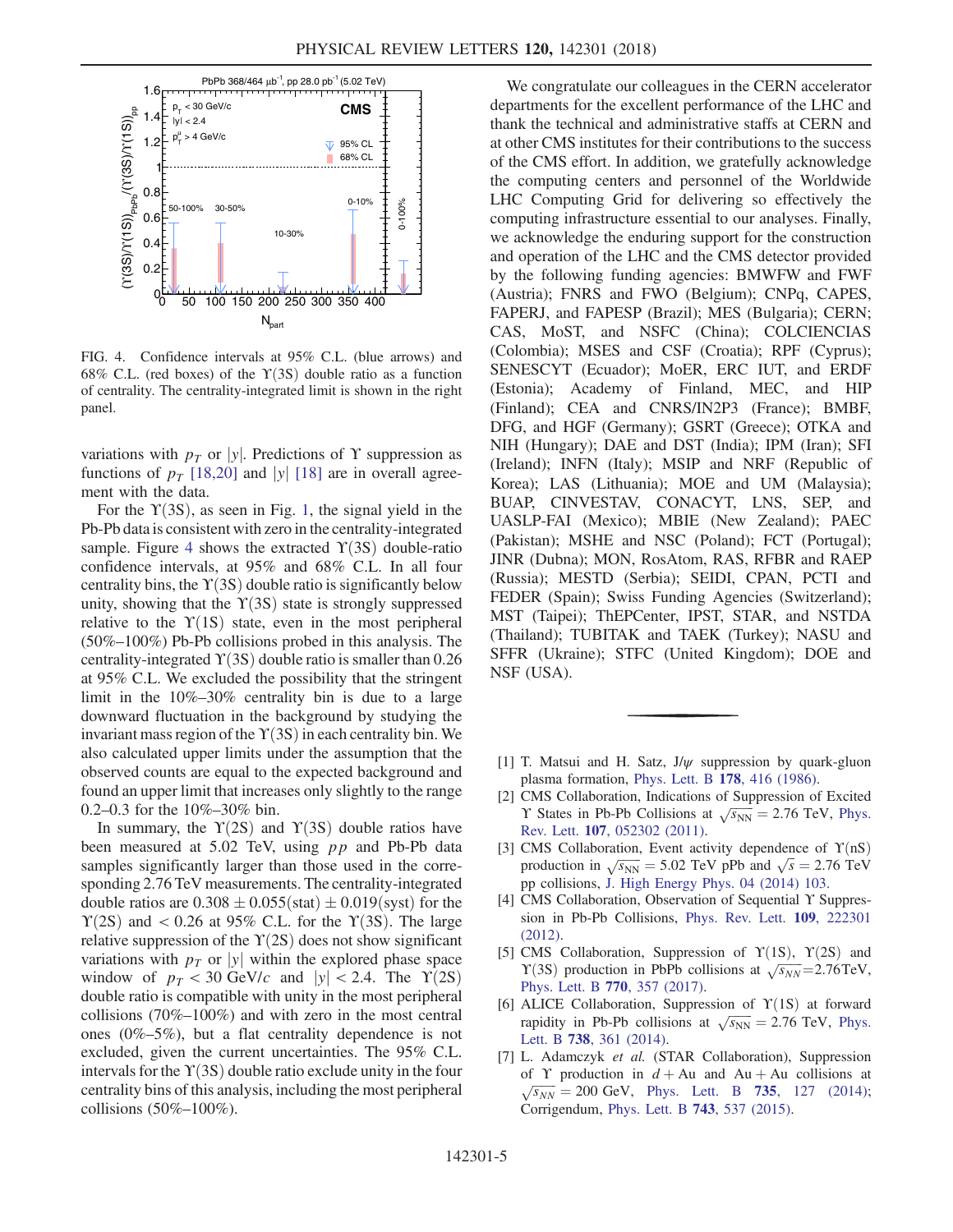- <span id="page-5-0"></span>[8] A. Adare *et al.*, An upgrade proposal from the PHENIX Collaboration, [arXiv:1501.06197.](http://arXiv.org/abs/1501.06197)
- <span id="page-5-1"></span>[9] N. Brambilla et al., Heavy quarkonium: Progress, puzzles, and opportunities, [Eur. Phys. J. C](https://doi.org/10.1140/epjc/s10052-010-1534-9) 71, 1534 (2011).
- [10] A. Andronic et al., Heavy-flavour and quarkonium production in the LHC era: From proton-proton to heavy-ion collisions, [Eur. Phys. J. C](https://doi.org/10.1140/epjc/s10052-015-3819-5) 76, 107 (2016).
- <span id="page-5-2"></span>[11] S. Digal, P. Petreczky, and H. Satz, Quarkonium feed down and sequential suppression, [Phys. Rev. D](https://doi.org/10.1103/PhysRevD.64.094015) 64, 094015 [\(2001\).](https://doi.org/10.1103/PhysRevD.64.094015)
- [12] Agnes Mocsy and Peter Petreczky, Color Screening Melts Quarkonium, Phys. Rev. Lett. 99[, 211602 \(2007\)](https://doi.org/10.1103/PhysRevLett.99.211602).
- <span id="page-5-3"></span>[13] M. Laine, O. Philipsen, P. Romatschke, and M. Tassler, Real-time static potential in hot QCD, [J. High Energy Phys.](https://doi.org/10.1088/1126-6708/2007/03/054) [03 \(2007\) 054.](https://doi.org/10.1088/1126-6708/2007/03/054)
- [14] N. Brambilla, J. Ghiglieri, A. Vairo, and P. Petreczky, Static quark-antiquark pairs at finite temperature, [Phys. Rev. D](https://doi.org/10.1103/PhysRevD.78.014017) 78, [014017 \(2008\).](https://doi.org/10.1103/PhysRevD.78.014017)
- [15] A. Dumitru, Y. Guo, and M. Strickland, The imaginary part of the static gluon propagator in an anisotropic (viscous) QCD plasma, Phys. Rev. D 79[, 114003 \(2009\)](https://doi.org/10.1103/PhysRevD.79.114003).
- [16] A. Rothkopf, T. Hatsuda, and S. Sasaki, Complex Heavy-Quark Potential at Finite Temperature from Lattice QCD, Phys. Rev. Lett. 108[, 162001 \(2012\).](https://doi.org/10.1103/PhysRevLett.108.162001)
- <span id="page-5-4"></span>[17] Y. Burnier, O. Kaczmarek, and A. Rothkopf, Quarkonium at finite temperature: Towards realistic phenomenology from first principles, [J. High Energy Phys. 12 \(2015\) 101.](https://doi.org/10.1007/JHEP12(2015)101)
- <span id="page-5-5"></span>[18] B. Krouppa and M. Strickland, Predictions for bottomonia suppression in 5.023 TeV Pb-Pb collisions, [Universe](https://doi.org/10.3390/universe2030016) 2, 16 [\(2016\).](https://doi.org/10.3390/universe2030016)
- [19] N. Brambilla, M. A. Escobedo, J. Soto, and A. Vairo, Quarkonium suppression in heavy-ion collisions: an open quantum system approach, Phys. Rev. D 96[, 034021 \(2017\).](https://doi.org/10.1103/PhysRevD.96.034021)
- <span id="page-5-22"></span>[20] A. Emerick, X. Zhao, and R. Rapp, Bottomonia in the quark-gluon plasma and their production at RHIC and LHC, [Eur. Phys. J. A](https://doi.org/10.1140/epja/i2012-12072-y) 48, 72 (2012).
- <span id="page-5-21"></span>[21] X. Du, R. Rapp, and M. He, Color screening and regeneration of bottomonia at RHIC and the LHC, [Phys. Rev. C](https://doi.org/10.1103/PhysRevC.96.054901) 96[, 054901 \(2017\).](https://doi.org/10.1103/PhysRevC.96.054901)
- <span id="page-5-6"></span>[22] R. L. Thews, M. Schroedter, and J. Rafelski, Enhanced  $J/\psi$ production in deconfined quark matter, [Phys. Rev. C](https://doi.org/10.1103/PhysRevC.63.054905) 63, [054905 \(2001\).](https://doi.org/10.1103/PhysRevC.63.054905)
- [23] M. I. Gorenstein, A. P. Kostyuk, H. Stoecker, and W. Greiner, Statistical coalescence model with exact charm conservation, [Phys. Lett. B](https://doi.org/10.1016/S0370-2693(01)00516-0) 509, 277 (2001).
- [24] A. Andronic, P. Braun-Munzinger, K. Redlich, and J. Stachel, Evidence for charmonium generation at the phase boundary in ultra-relativistic nuclear collisions, [Phys. Lett.](https://doi.org/10.1016/j.physletb.2007.07.036) B 652[, 259 \(2007\)](https://doi.org/10.1016/j.physletb.2007.07.036).
- [25] ALICE Collaboration, Centrality, rapidity and transverse momentum dependence of  $J/\psi$  suppression in Pb-Pb collimomentum dependence of  $J/\psi$  suppression in Pb-Pb collisions at  $\sqrt{s_{NN}} = 2.76$  TeV, [Phys. Lett. B](https://doi.org/10.1016/j.physletb.2014.05.064) 734, 314 (2014).
- <span id="page-5-7"></span>[26] M. Cacciari, S. Frixione, N. Houdeau, M. L. Mangano, P. Nason, and G. Ridolfi, Theoretical predictions for charm and bottom production at the LHC, [J. High Energy Phys. 10](https://doi.org/10.1007/JHEP10(2012)137) [\(2012\) 137.](https://doi.org/10.1007/JHEP10(2012)137)
- <span id="page-5-8"></span>[27] CMS Collaboration, Performance of CMS muon CMS Collaboration, Performance of CMS muon<br>reconstruction in pp collision events at  $\sqrt{s} = 7$  TeV, J. Instrum. 7[, P10002 \(2012\)](https://doi.org/10.1088/1748-0221/7/10/P10002).
- <span id="page-5-9"></span>[28] CMS Collaboration, The CMS experiment at the CERN LHC, J. Instrum. 3[, S08004 \(2008\).](https://doi.org/10.1088/1748-0221/3/08/S08004)
- <span id="page-5-10"></span>[29] CMS Collaboration, Observation and studies of jet quenching in Pb-Pb collisions at nucleon-nucleon center-of-mass energy  $= 2.76$  TeV, Phys. Rev. C 84[, 024906 \(2011\)](https://doi.org/10.1103/PhysRevC.84.024906).
- <span id="page-5-11"></span>[30] CMS Collaboration, Dependence on pseudorapidity and on centrality of charged hadron production in Pb-Pb collisions centrality of charged hadron production in Pb-Pb collisions<br>at  $\sqrt{s_{NN}}$  = 2.76 TeV, [J. High Energy Phys. 08 \(2011\) 141.](https://doi.org/10.1007/JHEP08(2011)141)
- <span id="page-5-12"></span>[31] C. Loizides, J. Nagle, and P. Steinberg, Improved version of the PHOBOS Glauber Monte Carlo, [SoftwareX](https://doi.org/10.1016/j.softx.2015.05.001) 1–2, 13 [\(2015\).](https://doi.org/10.1016/j.softx.2015.05.001)
- <span id="page-5-13"></span>[32] CMS Collaboration, Charged-particle nuclear modification CMS Collaboration, Charged-particle nuclear modification<br>factors in PbPb and pPb collisions at  $\sqrt{s_{NN}} = 5.02$  TeV, [J. High Energy Phys. 04 \(](https://doi.org/10.1007/JHEP04(2017)039)2017) 039.
- <span id="page-5-14"></span>[33] CMS Collaboration, Description and performance of track and primary-vertex reconstruction with the CMS tracker, J. Instrum. 9[, P10009 \(2014\)](https://doi.org/10.1088/1748-0221/9/10/P10009).
- <span id="page-5-15"></span>[34] M. Oreglia, Ph.D. thesis, Stanford University, 1980; Report No. SLAC Report R-236.
- <span id="page-5-16"></span>[35] C. Patrignani et al. (Particle Data Group), Review of particle physics, Chin. Phys. C 40[, 100001 \(2016\).](https://doi.org/10.1088/1674-1137/40/10/100001)
- <span id="page-5-17"></span>[36] T. Sjöstrand, S. Mrenna, and P. Z. Skands, A brief introduction to PYTHIA 8.1, [Comput. Phys. Commun.](https://doi.org/10.1016/j.cpc.2008.01.036) 178, 852 [\(2008\).](https://doi.org/10.1016/j.cpc.2008.01.036)
- <span id="page-5-18"></span>[37] I. P. Lokhtin and A. M. Snigirev, A model of jet quenching in ultrarelativistic heavy ion collisions and high- $p<sub>T</sub>$  hadron spectra at RHIC, [Eur. Phys. J. C](https://doi.org/10.1140/epjc/s2005-02426-3) 45, 211 (2006).
- <span id="page-5-19"></span>[38] CMS Collaboration,  $\Upsilon(nS)$  polarizations versus particle CMS Collaboration,  $\Gamma(nS)$  polarizations versus particle<br>multiplicity in pp collisions at  $\sqrt{s} = 7$  TeV, [Phys. Lett.](https://doi.org/10.1016/j.physletb.2016.07.065) B 761[, 31 \(2016\)](https://doi.org/10.1016/j.physletb.2016.07.065).
- [39] CMS Collaboration, Measurement of Prompt  $\psi(2S)$ to  $J/\psi$  Yield Ratios in Pb-Pb and pp Collisions at  $\sqrt{s_{NN}}$  = 2.76 TeV, Phys. Rev. Lett. 113[, 262301 \(2014\).](https://doi.org/10.1103/PhysRevLett.113.262301)
- [40] CMS Collaboration, Relative Modification of Prompt  $\psi(2S)$  and J/ $\psi$  Yields from pp to Pb-Pb Collisions at  $\sqrt{s_{NN}}$  = 5.02 TeV, Phys. Rev. Lett. 118[, 162301 \(2017\).](https://doi.org/10.1103/PhysRevLett.118.162301)
- <span id="page-5-20"></span>[41] G. J. Feldman and R. D. Cousins, A unified approach to the classical statistical analysis of small signals, [Phys. Rev. D](https://doi.org/10.1103/PhysRevD.57.3873) 57[, 3873 \(1998\)](https://doi.org/10.1103/PhysRevD.57.3873).

A. M. Sirunyan,<sup>1</sup> A. Tumasyan,<sup>1</sup> W. Adam,<sup>2</sup> E. Asilar,<sup>2</sup> T. Bergauer,<sup>2</sup> J. Brandstetter,<sup>2</sup> E. Brondolin,<sup>2</sup> M. Dragicevic,<sup>2</sup>

J. Erö,<sup>2</sup> M. Flechl,<sup>2</sup> M. Friedl,<sup>2</sup> R. Frühwirth,<sup>[2,b](#page-15-0)</sup> V. M. Ghete,<sup>2</sup> C. Hartl,<sup>2</sup> N. Hörmann,<sup>2</sup> J. Hrubec,<sup>2</sup> M. Jeitler,<sup>2[,b](#page-15-0)</sup> A. König,<sup>2</sup> I. Krätschmer,<sup>2</sup> D. Liko,<sup>2</sup> T. Matsushita,<sup>2</sup> I. Mikulec,<sup>2</sup> D. Rabady,<sup>2</sup> N. Rad,<sup>2</sup> B. Rahbaran,<sup>2</sup> H. Rohringer,<sup>2</sup> J. Schieck,<sup>2[,b](#page-15-0)</sup>

<span id="page-5-23"></span>J. Strauss,<sup>2</sup> W. Waltenberger,<sup>2</sup> C.-E. Wulz,<sup>2[,b](#page-15-0)</sup> O. Dvornikov,<sup>3</sup> V. Makarenko,<sup>3</sup> V. Mossolov,<sup>3</sup> J. Suarez Gonzalez,<sup>3</sup>

V. Zykunov,<sup>3</sup> N. Shumeiko,<sup>4</sup> S. Alderweireldt,<sup>5</sup> E. A. De Wolf,<sup>5</sup> X. Janssen,<sup>5</sup> J. Lauwers,<sup>5</sup> M. Van De Klundert,<sup>5</sup>

H. Van Haevermaet,<sup>5</sup> P. Van Mechelen,<sup>5</sup> N. Van Remortel,<sup>5</sup> A. Van Spilbeeck,<sup>5</sup> S. Abu Zeid,<sup>6</sup> F. Blekman,<sup>6</sup> J. D'Hondt,<sup>6</sup>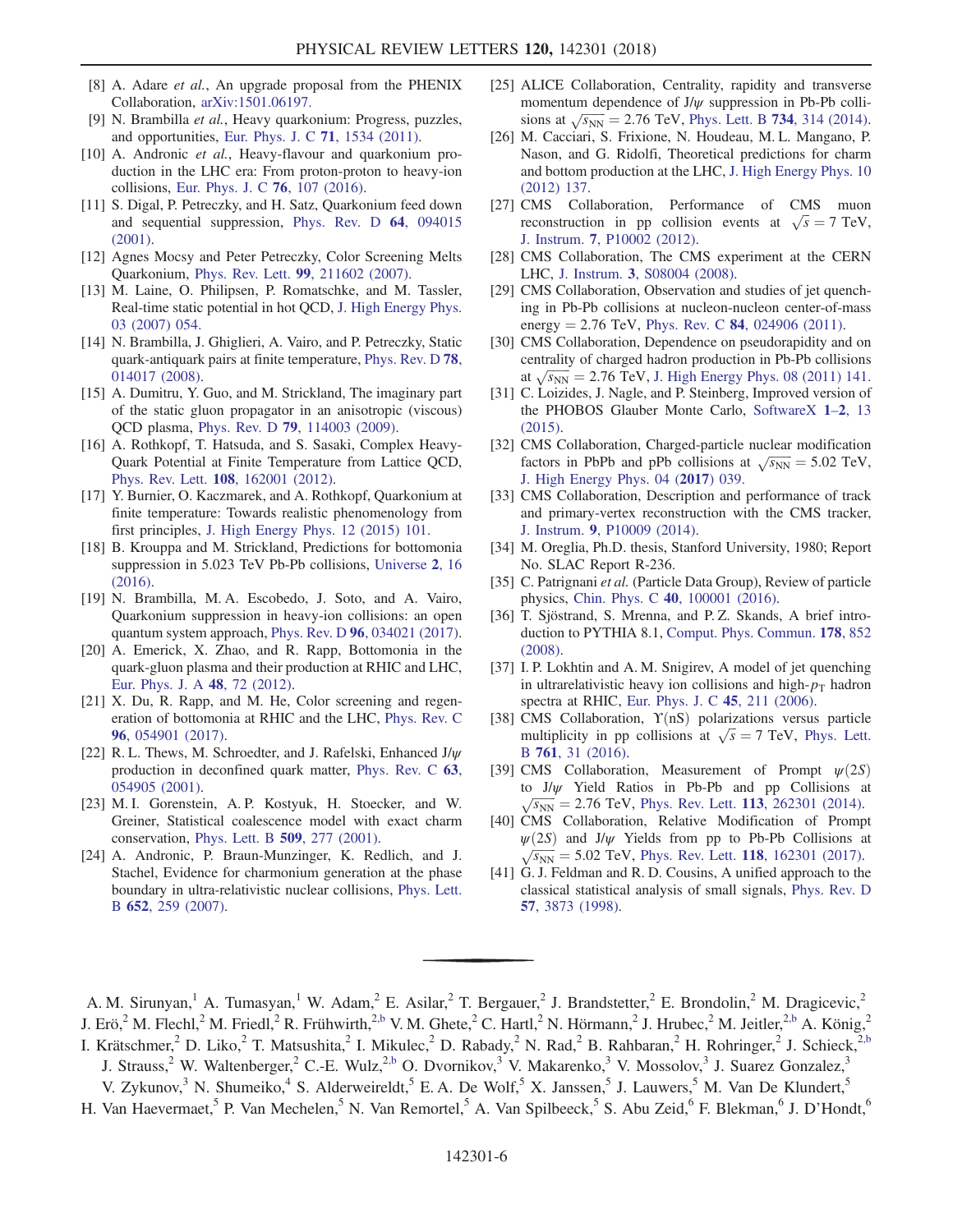<span id="page-6-12"></span><span id="page-6-11"></span><span id="page-6-10"></span><span id="page-6-9"></span><span id="page-6-8"></span><span id="page-6-7"></span><span id="page-6-6"></span><span id="page-6-5"></span><span id="page-6-4"></span><span id="page-6-3"></span><span id="page-6-2"></span><span id="page-6-1"></span><span id="page-6-0"></span>N. Daci,<sup>6</sup> I. De Bruyn,<sup>6</sup> K. Deroover,<sup>6</sup> S. Lowette,<sup>6</sup> S. Moortgat,<sup>6</sup> L. Moreels,<sup>6</sup> A. Olbrechts,<sup>6</sup> Q. Python,<sup>6</sup> K. Skovpen,<sup>6</sup> S. Tavernier,<sup>6</sup> W. Van Doninck,<sup>6</sup> P. Van Mulders,<sup>6</sup> I. Van Parijs,<sup>6</sup> H. Brun,<sup>7</sup> B. Clerbaux,<sup>7</sup> G. De Lentdecker,<sup>7</sup> H. Delannoy,<sup>7</sup> G. Fasanella,<sup>7</sup> L. Favart,<sup>7</sup> R. Goldouzian,<sup>7</sup> A. Grebenyuk,<sup>7</sup> G. Karapostoli,<sup>7</sup> T. Lenzi,<sup>7</sup> A. Léonard,<sup>7</sup> J. Luetic,<sup>7</sup> T. Maerschalk,<sup>7</sup> A. Marinov,<sup>7</sup> A. Randle-conde,<sup>7</sup> T. Seva,<sup>7</sup> C. Vander Velde,<sup>7</sup> P. Vanlaer,<sup>7</sup> D. Vannerom,<sup>7</sup> R. Yonamine,<sup>7</sup> F. Zenoni,<sup>7</sup> F. Zhang,<sup>7[,c](#page-15-1)</sup> T. Cornelis,<sup>8</sup> D. Dobur,<sup>8</sup> A. Fagot,<sup>8</sup> M. Gul,<sup>8</sup> I. Khvastunov,<sup>8</sup> D. Poyraz,<sup>8</sup> S. Salva,<sup>8</sup> R. Schöfbeck,<sup>8</sup> M. Tytgat,<sup>8</sup> W. Van Driessche,<sup>8</sup> N. Zaganidis,<sup>8</sup> H. Bakhshiansohi,<sup>9</sup> O. Bondu,<sup>9</sup> S. Brochet,<sup>9</sup> G. Bruno,<sup>9</sup> A. Caudron,<sup>9</sup> S. De Visscher,<sup>9</sup> C. Delaere,<sup>9</sup> M. Delcourt,<sup>9</sup> B. Francois,<sup>9</sup> A. Giammanco,<sup>9</sup> A. Jafari,<sup>9</sup> M. Komm,<sup>9</sup> G. Krintiras,<sup>9</sup> V. Lemaitre,<sup>9</sup> A. Magitteri,<sup>9</sup> A. Mertens,<sup>9</sup> M. Musich,<sup>9</sup> K. Piotrzkowski,<sup>9</sup> L. Quertenmont,<sup>9</sup> M. Vidal Marono,<sup>9</sup> S. Wertz,<sup>9</sup> N. Beliy, <sup>10</sup> W. L. Aldá Júnior, <sup>11</sup> F. L. Alves, <sup>11</sup> G. A. Alves, <sup>11</sup> L. Brito, <sup>11</sup> C. Hensel, <sup>11</sup> A. Moraes, <sup>11</sup> M. E. Pol, <sup>11</sup> P. Rebello Teles,<sup>11</sup> E. Belchior Batista Das Chagas,<sup>12</sup> W. Carvalho,<sup>12</sup> J. Chinellato,<sup>12[,d](#page-15-2)</sup> A. Custódio,<sup>12</sup> E. M. Da Costa,<sup>12</sup> G. G. Da Silveira, <sup>12[,e](#page-15-3)</sup> D. De Jesus Damiao, <sup>12</sup> C. De Oliveira Martins, <sup>12</sup> S. Fonseca De Souza, <sup>12</sup> L. M. Huertas Guativa, <sup>12</sup> H. Malbouisson,<sup>12</sup> D. Matos Figueiredo,<sup>12</sup> C. Mora Herrera,<sup>12</sup> L. Mundim,<sup>12</sup> H. Nogima,<sup>12</sup> W. L. Prado Da Silva,<sup>12</sup> A. Santoro,<sup>12</sup> A. Sznajder,<sup>12</sup> E. J. Tonelli Manganote,<sup>1[2,d](#page-15-2)</sup> F. Torres Da Silva De Araujo,<sup>12</sup> A. Vilela Pereira,<sup>12</sup> S. Ahuja,<sup>13a</sup> C. A. Bernardes,<sup>13a</sup> S. Dogra,<sup>13a</sup> T. R. Fernandez Perez Tomei,<sup>13a</sup> E. M. Gregores,<sup>13b</sup> P. G. Mercadante,<sup>13b</sup> C. S. Moon,<sup>13a</sup> S. F. Novaes,<sup>13a</sup> Sandra S. Padula,<sup>13a</sup> D. Romero Abad,<sup>13b</sup> J. C. Ruiz Vargas,<sup>13a</sup> A. Aleksandrov,<sup>14</sup> R. Hadjiiska,<sup>14</sup> P. Iaydjiev,<sup>14</sup> M. Rodozov,<sup>14</sup> S. Stoykova,<sup>14</sup> G. Sultanov,<sup>14</sup> M. Vutova,<sup>14</sup> A. Dimitrov,<sup>15</sup> I. Glushkov,<sup>15</sup> L. Litov,<sup>15</sup> B. Pavlov,<sup>15</sup> P. Petkov,<sup>15</sup> W. Fang,<sup>16[,f](#page-15-4)</sup> X. Gao,<sup>1[6,f](#page-15-4)</sup> M. Ahmad,<sup>17</sup> J. G. Bian,<sup>17</sup> G. M. Chen,<sup>17</sup> H. S. Chen,<sup>17</sup> M. Chen,<sup>17</sup> Y. Chen,<sup>17</sup> T. Cheng,<sup>17</sup> C. H. Jiang,<sup>17</sup> D. Leggat,<sup>17</sup> Z. Liu,<sup>17</sup> F. Romeo,<sup>17</sup> M. Ruan,<sup>17</sup> S. M. Shaheen,<sup>17</sup> A. Spiezia,<sup>17</sup> J. Tao,<sup>17</sup> C. Wang,  $^{17}$  Z. Wang,  $^{17}$  E. Yazgan,  $^{17}$  H. Zhang,  $^{17}$  J. Zhao,  $^{17}$  Y. Ban,  $^{18}$  G. Chen,  $^{18}$  Q. Li,  $^{18}$  S. Liu,  $^{18}$  Y. Mao,  $^{18}$  S. J. Qian,  $^{18}$ D. Wang,<sup>18</sup> Z. Xu,<sup>18</sup> C. Avila,<sup>19</sup> A. Cabrera,<sup>19</sup> L. F. Chaparro Sierra,<sup>19</sup> C. Florez,<sup>19</sup> J. P. Gomez,<sup>19</sup> C. F. González Hernández,<sup>19</sup> J. D. Ruiz Alvarez,<sup>19[,g](#page-15-5)</sup> J. C. Sanabria,<sup>19</sup> N. Godinovic,<sup>20</sup> D. Lelas,<sup>20</sup> I. Puljak,<sup>20</sup> P. M. Ribeiro Cipriano,<sup>20</sup> T. Sculac,<sup>20</sup> Z. Antunovic,<sup>21</sup> M. Kovac,<sup>21</sup> V. Brigljevic,<sup>22</sup> D. Ferencek,<sup>22</sup> K. Kadija,<sup>22</sup> B. Mesic,<sup>22</sup> T. Susa,<sup>22</sup> M. W. Ather,<sup>23</sup> A. Attikis,<sup>23</sup> G. Mavromanolakis,<sup>23</sup> J. Mousa,<sup>23</sup> C. Nicolaou,<sup>23</sup> F. Ptochos,<sup>23</sup> P. A. Razis,<sup>23</sup> H. Rykaczewski,<sup>23</sup> M. Finger,<sup>24[,h](#page-15-6)</sup> M. Finger Jr.,<sup>2[4,h](#page-15-6)</sup> E. Carrera Jarrin,<sup>25</sup> Y. Assran,<sup>2[6,i,j](#page-15-7)</sup> T. Elkafrawy,<sup>2[6,k](#page-15-8)</sup> A. Mahrous,<sup>26[,l](#page-15-9)</sup> M. Kadastik,<sup>27</sup> L. Perrini,<sup>27</sup> M. Raidal,<sup>27</sup> A. Tiko,<sup>27</sup> C. Veelken,<sup>27</sup> P. Eerola,<sup>28</sup> J. Pekkanen,<sup>28</sup> M. Voutilainen,<sup>28</sup> J. Härkönen,<sup>29</sup> T. Järvinen,<sup>29</sup> V. Karimäki,<sup>29</sup> R. Kinnunen,<sup>29</sup> T. Lampén,<sup>29</sup> K. Lassila-Perini,<sup>29</sup> S. Lehti,<sup>29</sup> T. Lindén,<sup>29</sup> P. Luukka,<sup>29</sup> J. Tuominiemi,<sup>29</sup> E. Tuovinen,<sup>29</sup> L. Wendland,<sup>29</sup> J. Talvitie,<sup>30</sup> T. Tuuva,<sup>30</sup> M. Besancon,<sup>31</sup> F. Couderc,<sup>31</sup> M. Dejardin,<sup>31</sup> D. Denegri,<sup>31</sup> B. Fabbro,<sup>31</sup> J. L. Faure,<sup>31</sup> C. Favaro,<sup>31</sup> F. Ferri,<sup>31</sup> S. Ganjour,<sup>31</sup> S. Ghosh,<sup>31</sup> A. Givernaud,<sup>31</sup> P. Gras,<sup>31</sup> G. Hamel de Monchenault,<sup>31</sup> P. Jarry,<sup>31</sup> I. Kucher,<sup>31</sup> E. Locci,<sup>31</sup> M. Machet,<sup>31</sup> J. Malcles,<sup>31</sup> J. Rander,<sup>31</sup> A. Rosowsky,<sup>31</sup> M. Titov,<sup>31</sup> A. Abdulsalam,<sup>32</sup> I. Antropov,<sup>32</sup> S. Baffioni,<sup>32</sup> F. Beaudette,<sup>32</sup> P. Busson,<sup>32</sup> L. Cadamuro,<sup>32</sup> E. Chapon,<sup>32</sup> C. Charlot,<sup>32</sup> O. Davignon,<sup>32</sup> R. Granier de Cassagnac,<sup>32</sup> M. Jo,<sup>32</sup> S. Lisniak,<sup>32</sup> A. Lobanov,<sup>32</sup> J. Martin Blanco,<sup>32</sup> P. Miné,<sup>32</sup> M. Nguyen,<sup>32</sup> C. Ochando,<sup>32</sup> G. Ortona,<sup>32</sup> P. Paganini,<sup>32</sup> P. Pigard,<sup>32</sup> S. Regnard,<sup>32</sup> R. Salerno,<sup>32</sup> Y. Sirois,<sup>32</sup> A. G. Stahl Leiton,<sup>32</sup> T. Strebler,<sup>32</sup> Y. Yilmaz,<sup>32</sup> A. Zabi,<sup>32</sup> A. Zghiche,<sup>32</sup> J.-L. Agram,<sup>3[3,m](#page-15-10)</sup> J. Andrea,<sup>33</sup> D. Bloch,<sup>33</sup> J.-M. Brom,<sup>33</sup> M. Buttignol,<sup>33</sup> E. C. Chabert,<sup>33</sup> N. Chanon,<sup>33</sup> C. Collard,<sup>33</sup> E. Conte,<sup>33[,m](#page-15-10)</sup> X. Coubez,  $33$  J.-C. Fontaine,  $33,\text{m}$  D. Gelé,  $33$  U. Goerlach,  $33$  A.-C. Le Bihan,  $33$  P. Van Hove,  $33$  S. Gadrat,  $34$  S. Beauceron,  $35$ C. Bernet,<sup>35</sup> G. Boudoul,<sup>35</sup> C. A. Carrillo Montoya,<sup>35</sup> R. Chierici,<sup>35</sup> D. Contardo,<sup>35</sup> B. Courbon,<sup>35</sup> P. Depasse,<sup>35</sup> H. El Mamouni,<sup>35</sup> J. Fay,<sup>35</sup> L. Finco,<sup>35</sup> S. Gascon,<sup>35</sup> M. Gouzevitch,<sup>35</sup> G. Grenier,<sup>35</sup> B. Ille,<sup>35</sup> F. Lagarde,<sup>35</sup> I. B. Laktineh,<sup>35</sup> M. Lethuillier,<sup>35</sup> L. Mirabito,<sup>35</sup> A. L. Pequegnot,<sup>35</sup> S. Perries,<sup>35</sup> A. Popov,<sup>3[5,n](#page-15-11)</sup> V. Sordini,<sup>35</sup> M. Vander Donckt,<sup>35</sup> P. Verdier,<sup>35</sup> S. Viret,<sup>35</sup> A. Khvedelidze,<sup>3[6,h](#page-15-6)</sup> D. Lomidze,<sup>37</sup> C. Autermann,<sup>38</sup> S. Beranek,<sup>38</sup> L. Feld,<sup>38</sup> M. K. Kiesel,<sup>38</sup> K. Klein,<sup>38</sup> M. Lipinski,<sup>38</sup> M. Preuten,<sup>38</sup> C. Schomakers,<sup>38</sup> J. Schulz,<sup>38</sup> T. Verlage,<sup>38</sup> A. Albert,<sup>39</sup> M. Brodski,<sup>39</sup> E. Dietz-Laursonn,<sup>39</sup> D. Duchardt,<sup>39</sup> M. Endres,<sup>39</sup> M. Erdmann,<sup>39</sup> S. Erdweg,<sup>39</sup> T. Esch,<sup>39</sup> R. Fischer,<sup>39</sup> A. Güth,<sup>39</sup> M. Hamer,<sup>39</sup> T. Hebbeker,<sup>39</sup> C. Heidemann,<sup>39</sup> K. Hoepfner,<sup>39</sup> S. Knutzen,<sup>39</sup> M. Merschmeyer,<sup>39</sup> A. Meyer,<sup>39</sup> P. Millet,<sup>39</sup> S. Mukherjee,<sup>39</sup> M. Olschewski,<sup>39</sup> K. Padeken,<sup>39</sup> T. Pook,<sup>39</sup> M. Radziej,<sup>39</sup> H. Reithler,<sup>39</sup> M. Rieger,<sup>39</sup> F. Scheuch,<sup>39</sup> L. Sonnenschein,<sup>39</sup> D. Teyssier,<sup>39</sup> S. Thüer,<sup>39</sup> V. Cherepanov,<sup>40</sup> G. Flügge,<sup>40</sup> B. Kargoll,<sup>40</sup> T. Kress,<sup>40</sup> A. Künsken,<sup>40</sup> J. Lingemann,<sup>40</sup> T. Müller,<sup>40</sup> A. Nehrkorn,<sup>40</sup> A. Nowack,<sup>40</sup> C. Pistone,<sup>40</sup> O. Pooth,<sup>40</sup> A. Stahl,<sup>4[0,o](#page-15-12)</sup> M. Aldaya Martin,<sup>41</sup> T. Arndt,<sup>41</sup> C. Asawatangtrakuldee,<sup>41</sup> K. Beernaert,<sup>41</sup> O. Behnke,<sup>41</sup> U. Behrens,<sup>41</sup> A. A. Bin Anuar,<sup>41</sup> K. Borras,<sup>41[,p](#page-15-13)</sup> A. Campbell,<sup>41</sup> P. Connor,<sup>41</sup> C. Contreras-Campana,<sup>41</sup> F. Costanza,<sup>41</sup> C. Diez Pardos,<sup>41</sup> G. Dolinska,<sup>41</sup> G. Eckerlin,<sup>41</sup> D. Eckstein,<sup>41</sup> T. Eichhorn,<sup>41</sup> E. Eren,<sup>41</sup> E. Gallo,<sup>41[,q](#page-15-14)</sup> J. Garay Garcia,<sup>41</sup> A. Geiser,<sup>41</sup> A. Gizhko,<sup>41</sup> J. M. Grados Luyando,<sup>41</sup> A. Grohsjean,<sup>41</sup> P. Gunnellini,  $^{41}$  A. Harb,  $^{41}$  J. Hauk,  $^{41}$  M. Hempel,  $^{41,r}$  $^{41,r}$  $^{41,r}$  H. Jung,  $^{41}$  A. Kalogeropoulos,  $^{41}$  O. Karacheban,  $^{41,r}$  M. Kasemann,  $^{41}$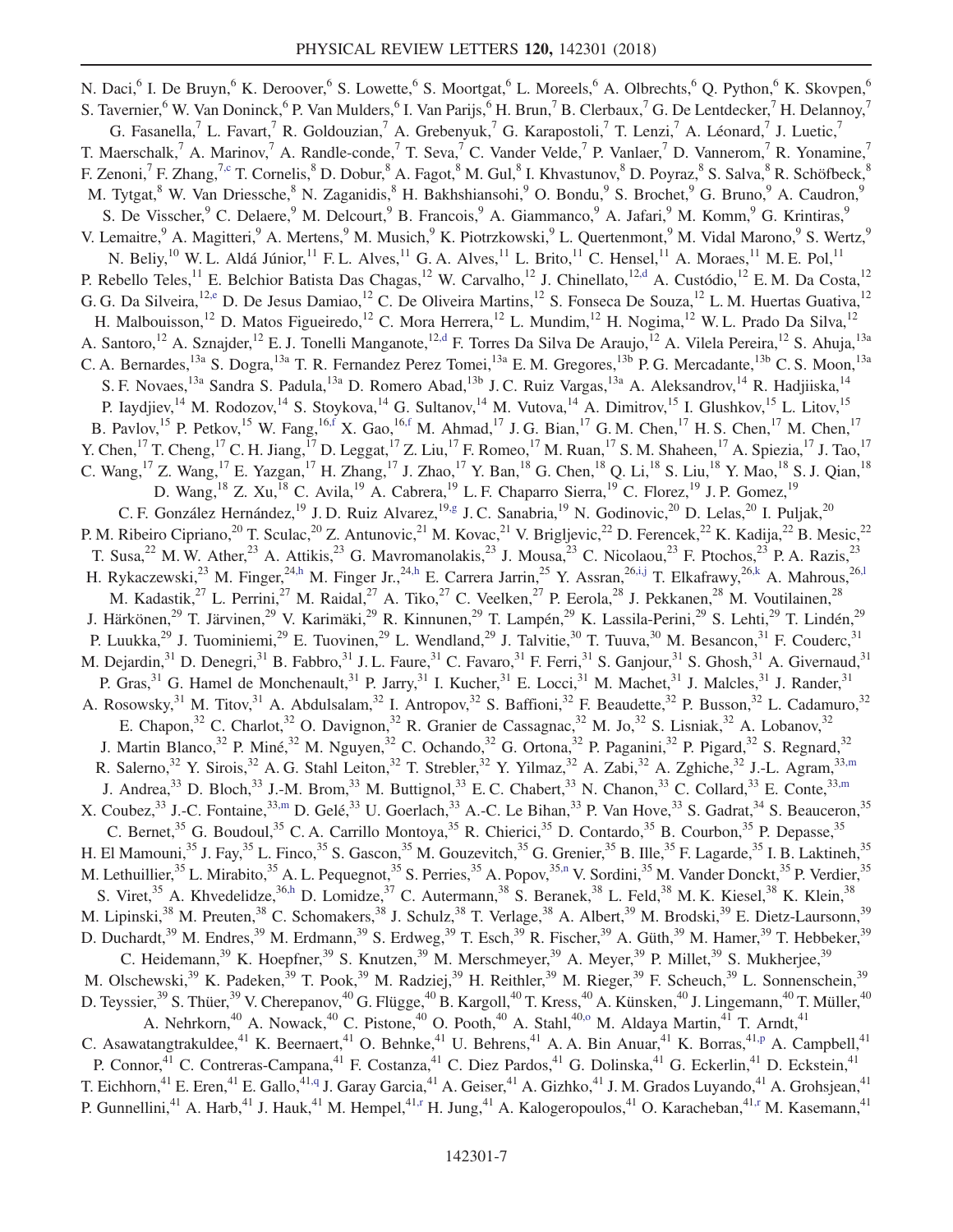<span id="page-7-7"></span><span id="page-7-6"></span><span id="page-7-5"></span><span id="page-7-4"></span><span id="page-7-3"></span><span id="page-7-2"></span><span id="page-7-1"></span><span id="page-7-0"></span>J. Keaveney,<sup>41</sup> C. Kleinwort,<sup>41</sup> I. Korol,<sup>41</sup> D. Krücker,<sup>41</sup> W. Lange,<sup>41</sup> A. Lelek,<sup>41</sup> T. Lenz,<sup>41</sup> J. Leonard,<sup>41</sup> K. Lipka,<sup>41</sup> W. Lohmann,<sup>41[,r](#page-15-15)</sup> R. Mankel,<sup>41</sup> I.-A. Melzer-Pellmann,<sup>41</sup> A. B. Meyer,<sup>41</sup> G. Mittag,<sup>41</sup> J. Mnich,<sup>41</sup> A. Mussgiller,<sup>41</sup> E. Ntomari,<sup>41</sup> D. Pitzl,<sup>41</sup> R. Placakyte,<sup>41</sup> A. Raspereza,<sup>41</sup> B. Roland,<sup>41</sup> M. Ö. Sahin,<sup>41</sup> P. Saxena,<sup>41</sup> T. Schoerner-Sadenius,<sup>41</sup> S. Spannagel,<sup>41</sup> N. Stefaniuk,<sup>41</sup> G. P. Van Onsem,<sup>41</sup> R. Walsh,<sup>41</sup> C. Wissing,<sup>41</sup> V. Blobel,<sup>42</sup> M. Centis Vignali,<sup>42</sup> A. R. Draeger,<sup>42</sup> T. Dreyer,<sup>42</sup> E. Garutti,<sup>42</sup> D. Gonzalez,<sup>42</sup> J. Haller,<sup>42</sup> M. Hoffmann,<sup>42</sup> A. Junkes,<sup>42</sup> R. Klanner,<sup>42</sup> R. Kogler,<sup>42</sup> N. Kovalchuk,<sup>42</sup> S. Kurz,<sup>42</sup> T. Lapsien,<sup>42</sup> I. Marchesini,<sup>42</sup> D. Marconi,<sup>42</sup> M. Meyer,<sup>42</sup> M. Niedziela,<sup>42</sup> D. Nowatschin,<sup>42</sup> F. Pantaleo,<sup>42[,o](#page-15-12)</sup> T. Peiffer,<sup>42</sup> A. Perieanu,<sup>42</sup> C. Scharf,<sup>42</sup> P. Schleper,<sup>42</sup> A. Schmidt,<sup>42</sup> S. Schumann,<sup>42</sup> J. Schwandt,<sup>42</sup> J. Sonneveld,<sup>42</sup> H. Stadie,<sup>42</sup> G. Steinbrück,<sup>42</sup> F.M. Stober,<sup>42</sup> M. Stöver,<sup>42</sup> H. Tholen,<sup>42</sup> D. Troendle,<sup>42</sup> E. Usai,<sup>42</sup> L. Vanelderen,<sup>42</sup> A. Vanhoefer,<sup>42</sup> B. Vormwald,<sup>42</sup> M. Akbiyik,<sup>43</sup> C. Barth,<sup>43</sup> S. Baur,<sup>43</sup> C. Baus,<sup>43</sup> J. Berger,<sup>43</sup> E. Butz,<sup>43</sup> R. Caspart,<sup>43</sup> T. Chwalek,<sup>43</sup> F. Colombo,<sup>43</sup> W. De Boer,<sup>43</sup> A. Dierlamm,<sup>43</sup> S. Fink,<sup>43</sup> B. Freund,<sup>43</sup> R. Friese,<sup>43</sup> M. Giffels,<sup>43</sup> A. Gilbert,<sup>43</sup> P. Goldenzweig,<sup>43</sup> D. Haitz,<sup>43</sup> F. Hartmann,<sup>43,0</sup> S. M. Heindl,<sup>43</sup> U. Husemann,<sup>43</sup> F. Kassel,<sup>43,0</sup> I. Katkov,<sup>43[,n](#page-15-11)</sup> S. Kudella,<sup>43</sup> H. Mildner,<sup>43</sup> M. U. Mozer,<sup>43</sup> Th. Müller,<sup>43</sup> M. Plagge,<sup>43</sup> G. Quast,<sup>43</sup> K. Rabbertz,<sup>43</sup> S. Röcker,<sup>43</sup> F. Roscher,<sup>43</sup> M. Schröder,<sup>43</sup> I. Shvetsov,<sup>43</sup> G. Sieber,<sup>43</sup> H. J. Simonis,<sup>43</sup> R. Ulrich,<sup>43</sup> S. Wayand,<sup>43</sup> M. Weber,<sup>43</sup> T. Weiler,<sup>43</sup> S. Williamson,<sup>43</sup> C. Wöhrmann,<sup>43</sup> R. Wolf,<sup>43</sup> G. Anagnostou,<sup>44</sup> G. Daskalakis,<sup>44</sup> T. Geralis,<sup>44</sup> V. A. Giakoumopoulou,<sup>44</sup> A. Kyriakis,<sup>44</sup> D. Loukas,<sup>44</sup> I. Topsis-Giotis,<sup>44</sup> S. Kesisoglou,<sup>45</sup> A. Panagiotou,<sup>45</sup> N. Saoulidou,<sup>45</sup> E. Tziaferi,<sup>45</sup> K. Kousouris,<sup>46</sup> I. Evangelou,<sup>47</sup> G. Flouris,<sup>47</sup> C. Foudas,<sup>47</sup> P. Kokkas,<sup>47</sup> N. Loukas,<sup>47</sup> N. Manthos,<sup>47</sup> I. Papadopoulos,<sup>47</sup> E. Paradas,<sup>47</sup> F. A. Triantis,<sup>47</sup> N. Filipovic,<sup>48</sup> G. Pasztor,<sup>48</sup> G. Bencze,<sup>49</sup> C. Hajdu,<sup>49</sup> D. Horvath,<sup>4[9,s](#page-15-16)</sup> F. Sikler,<sup>49</sup> V. Veszpremi,<sup>49</sup> G. Vesztergombi,<sup>49[,t](#page-15-17)</sup> A. J. Zsigmond,<sup>49</sup> N. Beni,<sup>50</sup> S. Czellar,<sup>50</sup> J. Karancsi,<sup>5[0,u](#page-15-18)</sup> A. Makovec,<sup>50</sup> J. Molnar,<sup>50</sup> Z. Szillasi,<sup>50</sup> M. Bartók,<sup>5[1,t](#page-15-17)</sup> P. Raics,<sup>51</sup> Z. L. Trocsanyi,<sup>51</sup> B. Ujvari,<sup>51</sup> J. R. Komaragiri,<sup>52</sup> S. Bahinipati,<sup>5[3,v](#page-15-19)</sup> S. Bhowmik,<sup>5[3,w](#page-15-20)</sup> S. Choudhury, <sup>53[,x](#page-15-21)</sup> P. Mal, <sup>53</sup> K. Mandal, <sup>53</sup> A. Nayak, <sup>53[,y](#page-15-22)</sup> D. K. Sahoo, <sup>5[3,v](#page-15-19)</sup> N. Sahoo, <sup>53</sup> S. K. Swain, <sup>53</sup> S. Bansal, <sup>54</sup> S. B. Beri, <sup>54</sup> V. Bhatnagar,<sup>54</sup> U. Bhawandeep,<sup>54</sup> R. Chawla,<sup>54</sup> A. K. Kalsi,<sup>54</sup> A. Kaur,<sup>54</sup> M. Kaur,<sup>54</sup> R. Kumar,<sup>54</sup> P. Kumari,<sup>54</sup> A. Mehta,<sup>54</sup> M. Mittal,<sup>54</sup> J. B. Singh,<sup>54</sup> G. Walia,<sup>54</sup> Ashok Kumar,<sup>55</sup> A. Bhardwaj,<sup>55</sup> B. C. Choudhary,<sup>55</sup> R. B. Garg,<sup>55</sup> S. Keshri,<sup>55</sup> A. Kumar,<sup>55</sup> S. Malhotra,<sup>55</sup> M. Naimuddin,<sup>55</sup> K. Ranjan,<sup>55</sup> R. Sharma,<sup>55</sup> V. Sharma,<sup>55</sup> R. Bhattacharya,<sup>56</sup> S. Bhattacharya,<sup>56</sup> K. Chatterjee,<sup>56</sup> S. Dey,<sup>56</sup> S. Dutt,<sup>56</sup> S. Dutta,<sup>56</sup> S. Ghosh,<sup>56</sup> N. Majumdar,<sup>56</sup> A. Modak,<sup>56</sup> K. Mondal,<sup>56</sup> S. Mukhopadhyay,<sup>56</sup> S. Nandan,<sup>56</sup> A. Purohit,<sup>56</sup> A. Roy,<sup>56</sup> D. Roy,<sup>56</sup> S. Roy Chowdhury,<sup>56</sup> S. Sarkar,<sup>56</sup> M. Sharan,<sup>56</sup> S. Thakur,<sup>56</sup> P. K. Behera,<sup>57</sup> R. Chudasama,<sup>58</sup> D. Dutta,<sup>58</sup> V. Jha,<sup>58</sup> V. Kumar,<sup>58</sup> A. K. Mohanty,<sup>58[,o](#page-15-12)</sup> P. K. Netrakanti,<sup>58</sup> L. M. Pant,<sup>58</sup> P. Shukla,<sup>58</sup> A. Topkar,<sup>58</sup> T. Aziz,<sup>59</sup> S. Dugad,<sup>59</sup> G. Kole,<sup>59</sup> B. Mahakud,<sup>59</sup> S. Mitra,<sup>59</sup> G. B. Mohanty,<sup>59</sup> B. Parida,<sup>59</sup> N. Sur,<sup>59</sup> B. Sutar,<sup>59</sup> S. Banerjee,<sup>60</sup> R. K. Dewanjee,<sup>60</sup> S. Ganguly,<sup>60</sup> M. Guchait,<sup>60</sup> Sa. Jain,<sup>60</sup> S. Kumar,<sup>60</sup> M. Maity,<sup>60[,w](#page-15-20)</sup> G. Majumder,<sup>60</sup> K. Mazumdar, <sup>60</sup> T. Sarkar, <sup>60[,w](#page-15-20)</sup> N. Wickramage, <sup>60[,z](#page-15-23)</sup> S. Chauhan, <sup>61</sup> S. Dube, <sup>61</sup> V. Hegde, <sup>61</sup> A. Kapoor, <sup>61</sup> K. Kothekar, <sup>61</sup> S. Pandey,<sup>61</sup> A. Rane,<sup>61</sup> S. Sharma,<sup>61</sup> S. Chenarani,<sup>6[2,aa](#page-15-24)</sup> E. Eskandari Tadavani,<sup>62</sup> S. M. Etesami,<sup>62[,aa](#page-15-24)</sup> M. Khakzad,<sup>62</sup> M. Mohammadi Najafabadi,<sup>62</sup> M. Naseri,<sup>62</sup> S. Paktinat Mehdiabadi,<sup>6[2,bb](#page-15-25)</sup> F. Rezaei Hosseinabadi,<sup>62</sup> B. Safarzadeh,<sup>6[2,cc](#page-15-26)</sup> M. Zeinali,<sup>62</sup> M. Felcini,<sup>63</sup> M. Grunewald,<sup>63</sup> M. Abbrescia,<sup>64a,64b</sup> C. Calabria,<sup>64a,64b</sup> C. Caputo,<sup>64a,64b</sup> A. Colaleo,<sup>64a</sup> D. Creanza, <sup>64a,64c</sup> L. Cristella, <sup>64a,64b</sup> N. De Filippis, <sup>64a,64c</sup> M. De Palma, <sup>64a,64b</sup> L. Fiore, <sup>64a</sup> G. Iaselli, <sup>64a,64c</sup> G. Maggi, <sup>64a,64c</sup> M. Maggi,<sup>64a</sup> G. Miniello,<sup>64a,64b</sup> S. My,<sup>64a,64b</sup> S. Nuzzo,<sup>64a,64b</sup> A. Pompili,<sup>64a,64b</sup> G. Pugliese,<sup>64a,64c</sup> R. Radogna,<sup>64a,64b</sup> A. Ranieri,<sup>64a</sup> G. Selvaggi,<sup>64a,64b</sup> A. Sharma,<sup>64a</sup> L. Silvestris,<sup>64[a,o](#page-15-12)</sup> R. Venditti,<sup>64a,64b</sup> P. Verwilligen,<sup>64a</sup> G. Abbiendi,<sup>65a</sup> C. Battilana, <sup>65a</sup> D. Bonacorsi, <sup>65a, 65b</sup> S. Braibant-Giacomelli, <sup>65a, 65b</sup> L. Brigliadori, <sup>65a, 65b</sup> R. Campanini, <sup>65a, 65b</sup> P. Capiluppi,<sup>65a,65b</sup> A. Castro,<sup>65a,65b</sup> F. R. Cavallo,<sup>65a</sup> S. S. Chhibra,<sup>65a,65b</sup> G. Codispoti,<sup>65a,65b</sup> M. Cuffiani,<sup>65a,65b</sup> G. M. Dallavalle,<sup>65a</sup> F. Fabbri,<sup>65a</sup> A. Fanfani,<sup>65a,65b</sup> D. Fasanella,<sup>65a,65b</sup> P. Giacomelli,<sup>65a</sup> C. Grandi,<sup>65a</sup> L. Guiducci,<sup>65a,65b</sup> S. Marcellini,<sup>65a</sup> G. Masetti,<sup>65a</sup> A. Montanari,<sup>65a</sup> F.L. Navarria,<sup>65a,65b</sup> A. Perrotta,<sup>65a</sup> A.M. Rossi,<sup>65a,65b</sup> T. Rovelli,<sup>65a,65b</sup> G. P. Siroli,<sup>65a,65b</sup> N. Tosi,<sup>65a,65b[,o](#page-15-12)</sup> S. Albergo,<sup>66a,66b</sup> S. Costa,<sup>66a,66b</sup> A. Di Mattia,<sup>66a</sup> F. Giordano,<sup>66a,66b</sup> R. Potenza,<sup>66a,66b</sup> A. Tricomi,<sup>66a,66b</sup> C. Tuve,<sup>66a,66b</sup> G. Barbagli,<sup>67a</sup> V. Ciulli,<sup>67a,67b</sup> C. Civinini,<sup>67a</sup> R. D'Alessandro,<sup>67a,67b</sup> E. Focardi,<sup>67a,67b</sup> P. Lenzi,<sup>67a,67b</sup> M. Meschini,<sup>67a</sup> S. Paoletti,<sup>67a</sup> L. Russo,<sup>67a[,dd](#page-15-27)</sup> G. Sguazzoni,<sup>67a</sup> D. Strom,<sup>67a</sup> L. Viliani,<sup>67a,67b[,o](#page-15-12)</sup> L. Benussi,<sup>68</sup> S. Bianco,<sup>68</sup> F. Fabbri,<sup>68</sup> D. Piccolo,<sup>68</sup> F. Primavera,<sup>68,0</sup> V. Calvelli,<sup>69a,69b</sup> F. Ferro,<sup>69a</sup> M. R. Monge,<sup>69a,69b</sup> E. Robutti,<sup>69a</sup> S. Tosi,<sup>69a,69b</sup> L. Brianza,<sup>70a,70[b,o](#page-15-12)</sup> F. Brivio,<sup>70a,70b</sup> V. Ciriolo,<sup>70a</sup> M. E. Dinardo,<sup>70a,70b</sup> S. Fiorendi,<sup>70a,70b,o</sup> S. Gennai,<sup>70a</sup> A. Ghezzi,<sup>70a,70b</sup> P. Govoni,<sup>70a,70b</sup> M. Malberti,<sup>70a,70b</sup> S. Malvezzi,<sup>70a</sup> R. A. Manzoni,<sup>70a,70b</sup> D. Menasce,<sup>70a</sup> L. Moroni,<sup>70a</sup> M. Paganoni,<sup>70a,70b</sup> D. Pedrini,<sup>70a</sup> S. Pigazzini,<sup>70a,70b</sup> S. Ragazzi,<sup>70a,70b</sup> T. Tabarelli de Fatis,<sup>70a,70b</sup> S. Buontempo,<sup>71a</sup> N. Cavallo,<sup>71a,71c</sup> G. De Nardo,<sup>71a,71b</sup> S. Di Guida,<sup>71a,71d[,o](#page-15-12)</sup> F. Fabozzi,<sup>71a,71c</sup> F. Fienga,<sup>71a,71b</sup> A. O. M. Iorio,<sup>71a,71b</sup> L. Lista,<sup>71a</sup> S. Meola,<sup>71a,71d[,o](#page-15-12)</sup> P. Paolucci,<sup>71[a,o](#page-15-12)</sup> C. Sciacca,<sup>71a,71b</sup> F. Thyssen,<sup>71a</sup> P. Azzi,<sup>72a,o</sup> N. Bacchetta,<sup>72a</sup> L. Benato,<sup>72a,72b</sup> D. Bisello,<sup>72a,72b</sup> A. Boletti,<sup>72a,72b</sup> R. Carlin,<sup>72a,72b</sup> A. Carvalho Antunes De Oliveira,<sup>72a,72b</sup> P. Checchia,<sup>72a</sup>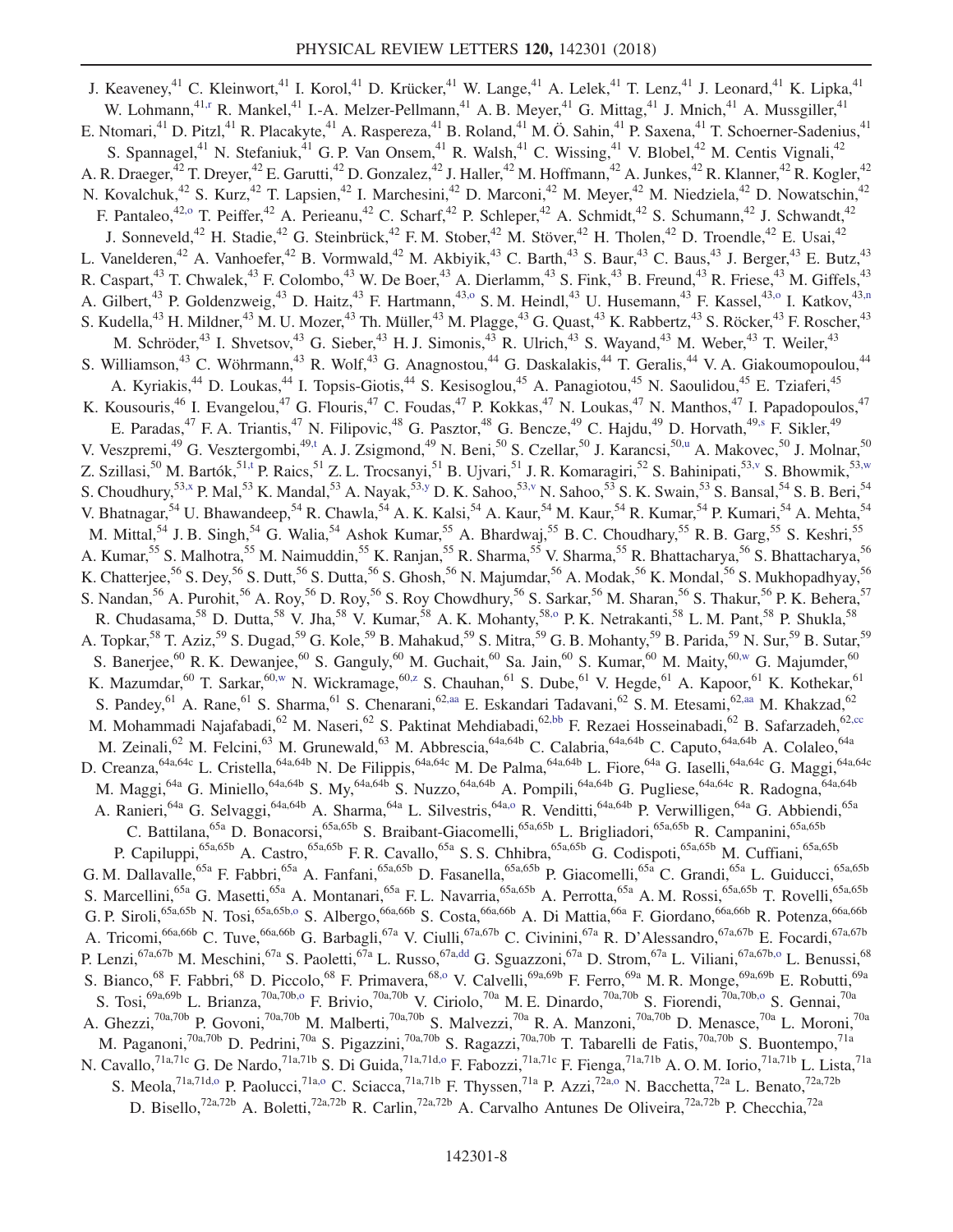<span id="page-8-11"></span><span id="page-8-10"></span><span id="page-8-9"></span><span id="page-8-8"></span><span id="page-8-7"></span><span id="page-8-6"></span><span id="page-8-5"></span><span id="page-8-4"></span><span id="page-8-3"></span><span id="page-8-2"></span><span id="page-8-1"></span><span id="page-8-0"></span>M. Dall'Osso,<sup>72a,72b</sup> P. De Castro Manzano,<sup>72a</sup> T. Dorigo,<sup>72a</sup> U. Dosselli,<sup>72a</sup> F. Gasparini,<sup>72a,72b</sup> U. Gasparini,<sup>72a,72b</sup> A. Gozzelino,<sup>72a</sup> M. Gulmini,<sup>72a[,ee](#page-15-28)</sup> S. Lacaprara,<sup>72a</sup> G. Maron,<sup>72a,ee</sup> J. Pazzini,<sup>72a,72b</sup> N. Pozzobon,<sup>72a,72b</sup> P. Ronchese,<sup>72a,72b</sup> R. Rossin,<sup>72a,72b</sup> F. Simonetto,<sup>72a,72b</sup> E. Torassa,<sup>72a</sup> S. Ventura,<sup>72a</sup> G. Zumerle,<sup>72a,72b</sup> A. Braghieri,<sup>73a</sup> F. Fallavollita,<sup>73a,73b</sup> A. Magnani,<sup>73a,73b</sup> P. Montagna,<sup>73a,73b</sup> S. P. Ratti,<sup>73a,73b</sup> V. Re,<sup>73a</sup> M. Ressegotti,<sup>73a</sup> C. Riccardi,<sup>73a,73b</sup> P. Salvini,<sup>73a</sup> I. Vai,<sup>73a,73b</sup> P. Vitulo,<sup>73a,73b</sup> L. Alunni Solestizi,<sup>74a,74b</sup> G. M. Bilei,<sup>74a</sup> D. Ciangottini,<sup>74a,74b</sup> L. Fanò,<sup>74a,74b</sup> P. Lariccia,<sup>74a,74b</sup> R. Leonardi,<sup>74a,74b</sup> G. Mantovani,<sup>74a,74b</sup> V. Mariani,<sup>74a,74b</sup> M. Menichelli,<sup>74a</sup> A. Saha,<sup>74a</sup> A. Santocchia,<sup>74a,74b</sup> K. Androsov,<sup>75a</sup> P. Azzurri,<sup>75[a,o](#page-15-12)</sup> G. Bagliesi,<sup>75a</sup> J. Bernardini,<sup>75a</sup> T. Boccali,<sup>75a</sup> R. Castaldi,<sup>75a</sup> M. A. Ciocci,<sup>75a,75b</sup> R. Dell'Orso,<sup>75a</sup> G. Fedi,<sup>75a</sup> A. Giassi,<sup>75a</sup> M. T. Grippo,<sup>75[a,dd](#page-15-27)</sup> F. Ligabue,<sup>75a,75c</sup> T. Lomtadze,<sup>75a</sup> L. Martini,<sup>75a,75b</sup> A. Messineo,<sup>75a,75b</sup> F. Palla,<sup>75a</sup> A. Rizzi,<sup>75a,75b</sup> A. Savoy-Navarro,<sup>75[a,ff](#page-15-29)</sup> P. Spagnolo,<sup>75a</sup> R. Tenchini,<sup>75a</sup> G. Tonelli,<sup>75a,75b</sup> A. Venturi,<sup>75a</sup> P. G. Verdini,<sup>75a</sup> L. Barone,<sup>76a,76b</sup> F. Cavallari,<sup>76a</sup> M. Cipriani,<sup>76a,76b</sup> D. Del Re,<sup>76a,76b[,o](#page-15-12)</sup> M. Diemoz,<sup>76a</sup> S. Gelli,<sup>76a,76b</sup> E. Longo,<sup>76a,76b</sup> F. Margaroli,<sup>76a,76b</sup> B. Marzocchi,<sup>76a,76b</sup> P. Meridiani,<sup>76a</sup> G. Organtini,<sup>76a,76b</sup> R. Paramatti,<sup>76a,76b</sup> F. Preiato,<sup>76a,76b</sup> S. Rahatlou,<sup>76a,76b</sup> C. Rovelli,<sup>76a</sup> F. Santanastasio,<sup>76a,76b</sup> N. Amapane,<sup>77a,77b</sup> R. Arcidiacono,<sup>77a,77c[,o](#page-15-12)</sup> S. Argiro,<sup>77a,77b</sup> M. Arneodo,<sup>77a,77c</sup> N. Bartosik,<sup>77a</sup> R. Bellan,<sup>77a,77b</sup> C. Biino,<sup>77a</sup> N. Cartiglia,<sup>77a</sup> F. Cenna,<sup>77a,77b</sup> M. Costa,<sup>77a,77b</sup> R. Covarelli,<sup>77a,77b</sup> A. Degano,<sup>77a,77b</sup> N. Demaria,<sup>77a</sup> B. Kiani,<sup>77a,77b</sup> C. Mariotti,<sup>77a</sup> S. Maselli,<sup>77a</sup> E. Migliore,<sup>77a,77b</sup> V. Monaco,<sup>77a,77b</sup> E. Monteil,<sup>77a,77b</sup> M. Monteno,<sup>77a</sup> M. M. Obertino,<sup>77a,77b</sup> L. Pacher,<sup>77a,77b</sup> N. Pastrone,<sup>77a</sup> M. Pelliccioni,<sup>77a</sup> G. L. Pinna Angioni,<sup>77a,77b</sup> F. Ravera,<sup>77a,77b</sup> A. Romero,<sup>77a,77b</sup> M. Ruspa,<sup>77a,77c</sup> R. Sacchi,<sup>77a,77b</sup> K. Shchelina,<sup>77a,77b</sup> V. Sola,<sup>77a</sup> A. Solano,<sup>77a,77b</sup> A. Staiano,<sup>77a</sup> P. Traczyk,<sup>77a,77b</sup> S. Belforte,<sup>78a</sup> M. Casarsa,<sup>78a</sup> F. Cossutti,<sup>78a</sup> G. Della Ricca,<sup>78a,78b</sup> A. Zanetti,<sup>78a</sup> D. H. Kim,<sup>79</sup> G. N. Kim,<sup>79</sup> M. S. Kim,<sup>79</sup> J. Lee,<sup>79</sup> S. Lee,<sup>79</sup> S. W. Lee,<sup>79</sup> Y. D. Oh,<sup>79</sup> S. Sekmen,<sup>79</sup> D. C. Son,<sup>79</sup> Y. C. Yang,<sup>79</sup> A. Lee,<sup>80</sup> H. Kim,<sup>81</sup> D. H. Moon,<sup>81</sup> G. Oh,<sup>81</sup> J. A. Brochero Cifuentes,<sup>82</sup> T. J. Kim,<sup>82</sup> S. Cho,<sup>83</sup> S. Choi,<sup>83</sup> Y. Go,<sup>83</sup> D. Gyun,<sup>83</sup> S. Ha,<sup>83</sup> B. Hong,<sup>83</sup> Y. Jo,<sup>83</sup> Y. Kim,<sup>83</sup> K. Lee,<sup>83</sup> K. S. Lee,<sup>83</sup> S. Lee,<sup>83</sup> J. Lim,<sup>83</sup> S. K. Park,<sup>83</sup> Y. Roh,<sup>83</sup> J. Almond, $^{84}$  J. Kim, $^{84}$  H. Lee, $^{84}$  S. B. Oh, $^{84}$  B. C. Radburn-Smith, $^{84}$  S. h. Seo, $^{84}$  U. K. Yang, $^{84}$  H. D. Yoo, $^{84}$  G. B. Yu, $^{84}$ M. Choi,<sup>85</sup> H. Kim,<sup>85</sup> J. H. Kim,<sup>85</sup> J. S. H. Lee,<sup>85</sup> I. C. Park,<sup>85</sup> G. Ryu,<sup>85</sup> M. S. Ryu,<sup>85</sup> Y. Choi,<sup>86</sup> J. Goh,<sup>86</sup> C. Hwang,<sup>86</sup> J. Lee,<sup>86</sup> I. Yu,<sup>86</sup> V. Dudenas,<sup>87</sup> A. Juodagalvis,<sup>87</sup> J. Vaitkus,<sup>87</sup> I. Ahmed,<sup>88</sup> Z. A. Ibrahim,<sup>88</sup> M. A. B. Md Ali,<sup>8[8,gg](#page-15-30)</sup> F. Mohamad Idris,<sup>88[,hh](#page-15-31)</sup> W. A. T. Wan Abdullah,<sup>88</sup> M. N. Yusli,<sup>88</sup> Z. Zolkapli,<sup>88</sup> H. Castilla-Valdez,<sup>89</sup> E. De La Cruz-Burelo,<sup>89</sup> I. Heredia-De La Cruz, <sup>89[,ii](#page-15-32)</sup> R. Lopez-Fernandez, <sup>89</sup> R. Magaña Villalba, <sup>89</sup> J. Mejia Guisao, <sup>89</sup> A. Sanchez-Hernandez, <sup>89</sup> S. Carrillo Moreno, <sup>90</sup> C. Oropeza Barrera, <sup>90</sup> F. Vazquez Valencia, <sup>90</sup> S. Carpinteyro, <sup>91</sup> I. Pedraza, <sup>91</sup> H. A. Salazar Ibarguen, <sup>91</sup> C. Uribe Estrada, <sup>91</sup> A. Morelos Pineda, <sup>92</sup> D. Krofcheck, <sup>93</sup> P. H. Butler, <sup>94</sup> A. Ahmad, <sup>95</sup> M. Ahmad, <sup>95</sup> Q. Hassan, <sup>95</sup> H. R. Hoorani,<sup>95</sup> W. A. Khan,<sup>95</sup> A. Saddique,<sup>95</sup> M. A. Shah,<sup>95</sup> M. Shoaib,<sup>95</sup> M. Waqas,<sup>95</sup> H. Bialkowska,<sup>96</sup> M. Bluj,<sup>96</sup> B. Boimska,<sup>96</sup> T. Frueboes,<sup>96</sup> M. Górski,<sup>96</sup> M. Kazana,<sup>96</sup> K. Nawrocki,<sup>96</sup> K. Romanowska-Rybinska,<sup>96</sup> M. Szleper,<sup>96</sup> P. Zalewski, <sup>96</sup> K. Bunkowski, <sup>97</sup> A. Byszuk, <sup>97[,jj](#page-15-33)</sup> K. Doroba, <sup>97</sup> A. Kalinowski, <sup>97</sup> M. Konecki, <sup>97</sup> J. Krolikowski, <sup>97</sup> M. Misiura, <sup>97</sup> M. Olszewski, <sup>97</sup> A. Pyskir, <sup>97</sup> M. Walczak, <sup>97</sup> P. Bargassa, <sup>98</sup> C. Beirão Da Cruz E Silva, <sup>98</sup> B. Calpas, <sup>98</sup> A. Di Francesco, <sup>98</sup> P. Faccioli,<sup>98</sup> M. Gallinaro,<sup>98</sup> J. Hollar,<sup>98</sup> N. Leonardo,<sup>98</sup> L. Lloret Iglesias,<sup>98</sup> M. V. Nemallapudi,<sup>98</sup> J. Seixas,<sup>98</sup> O. Toldaiev,<sup>98</sup> D. Vadruccio,<sup>98</sup> J. Varela,<sup>98</sup> S. Afanasiev,<sup>99</sup> P. Bunin,<sup>99</sup> M. Gavrilenko,<sup>99</sup> I. Golutvin,<sup>99</sup> I. Gorbunov,<sup>99</sup> A. Kamenev,<sup>99</sup> V. Karjavin,<sup>99</sup> A. Lanev,<sup>99</sup> A. Malakhov,<sup>99</sup> V. Matveev,<sup>9[9,kk,ll](#page-15-34)</sup> V. Palichik,<sup>99</sup> V. Perelygin,<sup>99</sup> S. Shmatov,<sup>99</sup> S. Shulha,<sup>99</sup> N. Skatchkov,<sup>99</sup> V. Smirnov,<sup>99</sup> N. Voytishin,<sup>99</sup> A. Zarubin,<sup>99</sup> L. Chtchipounov,<sup>100</sup> V. Golovtsov,<sup>100</sup> Y. Ivanov,<sup>100</sup> V. Kim,<sup>10[0,mm](#page-15-35)</sup> E. Kuznetsova,<sup>10[0,nn](#page-15-36)</sup> V. Murzin,<sup>100</sup> V. Oreshkin,<sup>100</sup> V. Sulimov,<sup>100</sup> A. Vorobyev,<sup>100</sup> Yu. Andreev,<sup>101</sup> A. Dermenev,<sup>101</sup> S. Gninenko,<sup>101</sup> N. Golubev,<sup>101</sup> A. Karneyeu,<sup>101</sup> M. Kirsanov,<sup>101</sup> N. Krasnikov,<sup>101</sup> A. Pashenkov,<sup>101</sup> D. Tlisov,<sup>101</sup> A. Toropin,<sup>101</sup> V. Epshteyn,<sup>102</sup> V. Gavrilov,<sup>102</sup> N. Lychkovskaya,<sup>102</sup> V. Popov,<sup>102</sup> I. Pozdnyakov,<sup>102</sup> G. Safronov,<sup>102</sup> A. Spiridonov,<sup>102</sup> M. Toms,<sup>102</sup> E. Vlasov,<sup>102</sup> A. Zhokin,<sup>102</sup> T. Aushev,<sup>103</sup> A. Bylinkin,<sup>103,11</sup> R. Chistov,<sup>104,00</sup> M. Danilov,<sup>104[,oo](#page-15-38)</sup> S. Polikarpov,<sup>104</sup> V. Andreev,<sup>105</sup> M. Azarkin,<sup>105[,ll](#page-15-37)</sup> I. Dremin,<sup>10[5,ll](#page-15-37)</sup> M. Kirakosyan,<sup>105</sup> A. Leonidov,<sup>105,ll</sup> A. Terkulov,<sup>105</sup> A. Baskakov,<sup>106</sup> A. Belyaev,<sup>106</sup> E. Boos,<sup>106</sup> A. Ershov,<sup>106</sup> A. Gribushin,<sup>106</sup> A. Kaminskiy,<sup>10[6,pp](#page-15-39)</sup> O. Kodolova,<sup>106</sup> V. Korotkikh,<sup>106</sup> I. Lokhtin,<sup>106</sup> I. Miagkov,<sup>106</sup> S. Obraztsov,<sup>106</sup> S. Petrushanko,<sup>106</sup> V. Savrin,<sup>106</sup> A. Snigirev,<sup>106</sup> I. Vardanyan,<sup>106</sup> V. Blinov,<sup>10[7,qq](#page-16-0)</sup> Y. Skovpen,<sup>107[,qq](#page-16-0)</sup> D. Shtol,<sup>107,qq</sup> I. Azhgirey,<sup>108</sup> I. Bayshev,<sup>108</sup> S. Bitioukov,<sup>108</sup> D. Elumakhov,<sup>108</sup> V. Kachanov,<sup>108</sup> A. Kalinin,<sup>108</sup> D. Konstantinov,<sup>108</sup> V. Krychkine,<sup>108</sup> V. Petrov,<sup>108</sup> R. Ryutin,<sup>108</sup> A. Sobol,<sup>108</sup> S. Troshin,<sup>108</sup> N. Tyurin,<sup>108</sup> A. Uzunian,<sup>108</sup> A. Volkov,<sup>108</sup> P. Adzic,<sup>109[,rr](#page-16-1)</sup> P. Cirkovic,<sup>109</sup> D. Devetak,<sup>109</sup> M. Dordevic,<sup>109</sup> J. Milosevic,<sup>109</sup> V. Rekovic,<sup>109</sup> J. Alcaraz Maestre,<sup>110</sup> M. Barrio Luna,<sup>110</sup> E. Calvo,<sup>110</sup> M. Cerrada,<sup>110</sup> M. Chamizo Llatas,<sup>110</sup> N. Colino,<sup>110</sup> B. De La Cruz,<sup>110</sup> A. Delgado Peris,<sup>110</sup> A. Escalante Del Valle,<sup>110</sup> C. Fernandez Bedoya,<sup>110</sup> J. P. Fernández Ramos,<sup>110</sup> J. Flix,<sup>110</sup> M. C. Fouz,<sup>110</sup> P. Garcia-Abia,<sup>110</sup> O. Gonzalez Lopez,<sup>110</sup> S. Goy Lopez,<sup>110</sup> J. M. Hernandez,<sup>110</sup> M. I. Josa,<sup>110</sup> E. Navarro De Martino,<sup>110</sup> A. Pérez-Calero Yzquierdo,<sup>110</sup>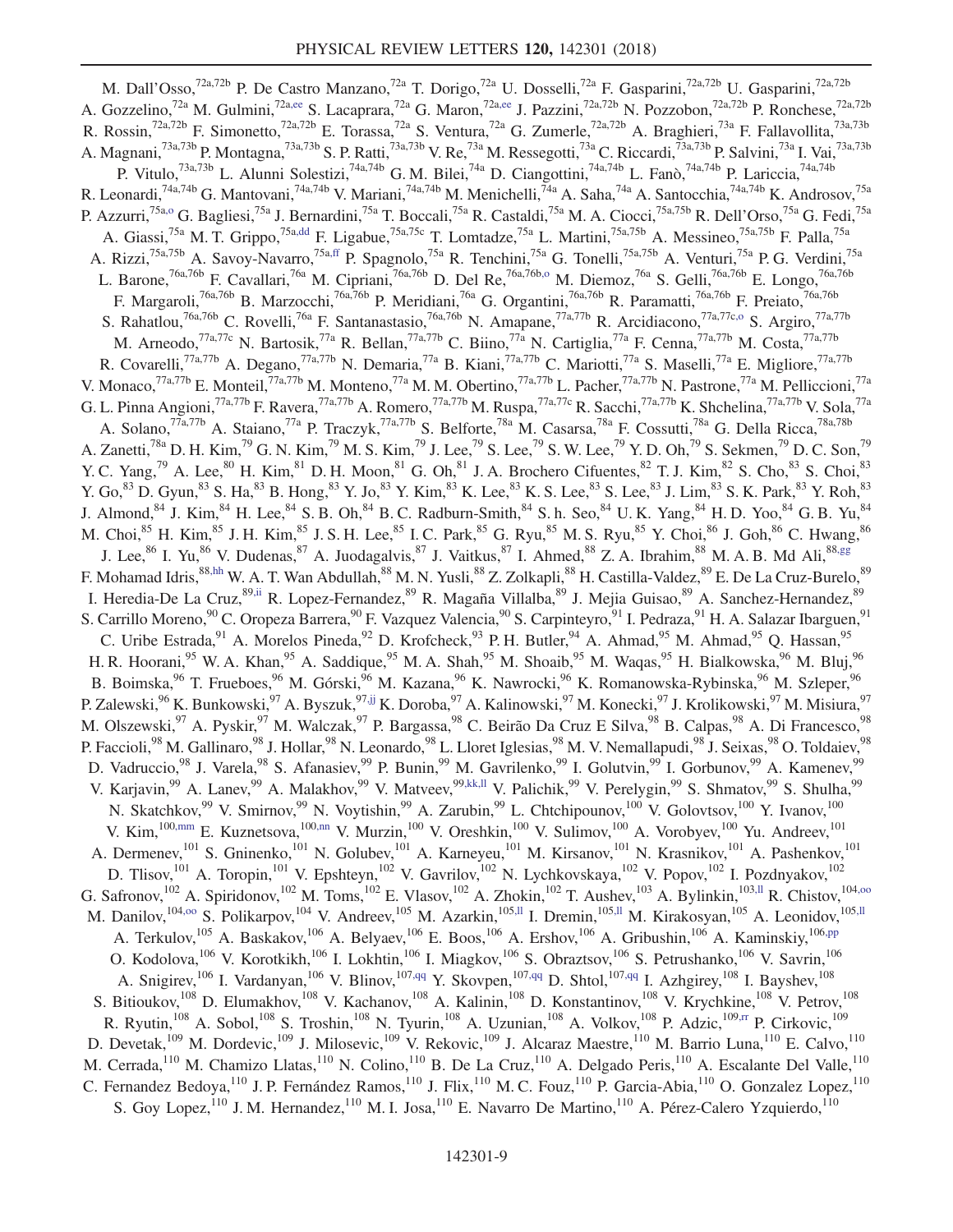<span id="page-9-14"></span><span id="page-9-13"></span><span id="page-9-12"></span><span id="page-9-11"></span><span id="page-9-10"></span><span id="page-9-9"></span><span id="page-9-8"></span><span id="page-9-7"></span><span id="page-9-6"></span><span id="page-9-5"></span><span id="page-9-4"></span><span id="page-9-3"></span><span id="page-9-2"></span><span id="page-9-1"></span><span id="page-9-0"></span>J. Puerta Pelayo,<sup>110</sup> A. Quintario Olmeda,<sup>110</sup> I. Redondo,<sup>110</sup> L. Romero,<sup>110</sup> M. S. Soares,<sup>110</sup> J. F. de Trocóniz,<sup>111</sup> M. Missiroli,<sup>111</sup> D. Moran,<sup>111</sup> J. Cuevas,<sup>112</sup> C. Erice,<sup>112</sup> J. Fernandez Menendez,<sup>112</sup> I. Gonzalez Caballero,<sup>112</sup> J. R. González Fernández, <sup>112</sup> E. Palencia Cortezon, <sup>112</sup> S. Sanchez Cruz, <sup>112</sup> I. Suárez Andrés, <sup>112</sup> P. Vischia, <sup>112</sup> J. M. Vizan Garcia, <sup>112</sup> I. J. Cabrillo, <sup>113</sup> A. Calderon, <sup>113</sup> E. Curras, <sup>113</sup> M. Fernandez, <sup>113</sup> J. Garcia-Ferrero, <sup>113</sup> G. Gomez, <sup>113</sup> A. Lopez Virto,<sup>113</sup> J. Marco,<sup>113</sup> C. Martinez Rivero,<sup>113</sup> F. Matorras,<sup>113</sup> J. Piedra Gomez,<sup>113</sup> T. Rodrigo,<sup>113</sup> A. Ruiz-Jimeno,<sup>113</sup> L. Scodellaro,<sup>113</sup> N. Trevisani,<sup>113</sup> I. Vila,<sup>113</sup> R. Vilar Cortabitarte,<sup>113</sup> D. Abbaneo,<sup>114</sup> E. Auffray,<sup>114</sup> G. Auzinger,<sup>114</sup> P. Baillon,<sup>114</sup> A. H. Ball,<sup>114</sup> D. Barney,<sup>114</sup> P. Bloch,<sup>114</sup> A. Bocci,<sup>114</sup> C. Botta,<sup>114</sup> T. Camporesi,<sup>114</sup> R. Castello,<sup>114</sup> M. Cepeda,<sup>114</sup> G. Cerminara,<sup>114</sup> Y. Chen,<sup>114</sup> A. Cimmino,<sup>114</sup> D. d'Enterria,<sup>114</sup> A. Dabrowski,<sup>114</sup> V. Daponte,<sup>114</sup> A. David,<sup>114</sup> M. De Gruttola, <sup>114</sup> A. De Roeck, <sup>114</sup> E. Di Marco, <sup>114[,ss](#page-16-2)</sup> M. Dobson, <sup>114</sup> B. Dorney, <sup>114</sup> T. du Pree, <sup>114</sup> D. Duggan, <sup>114</sup> M. Dünser,<sup>114</sup> N. Dupont,<sup>114</sup> A. Elliott-Peisert,<sup>114</sup> P. Everaerts,<sup>114</sup> S. Fartoukh,<sup>114</sup> G. Franzoni,<sup>114</sup> J. Fulcher,<sup>114</sup> W. Funk,<sup>114</sup> D. Gigi,  $^{114}$  K. Gill,  $^{114}$  M. Girone,  $^{114}$  F. Glege,  $^{114}$  D. Gulhan,  $^{114}$  S. Gundacker,  $^{114}$  M. Guthoff,  $^{114}$  P. Harris,  $^{114}$  J. Hegeman,  $^{114}$ V. Innocente, <sup>114</sup> P. Janot, <sup>114</sup> J. Kieseler, <sup>114</sup> H. Kirschenmann, <sup>114</sup> V. Knünz, <sup>114</sup> A. Kornmayer, <sup>114,0</sup> M. J. Kortelainen, <sup>114</sup> M. Krammer, <sup>114[,b](#page-15-0)</sup> C. Lange, <sup>114</sup> P. Lecoq, <sup>114</sup> C. Lourenço, <sup>114</sup> M. T. Lucchini, <sup>114</sup> L. Malgeri, <sup>114</sup> M. Mannelli, <sup>114</sup> A. Martelli, <sup>114</sup> F. Meijers,<sup>114</sup> J. A. Merlin,<sup>114</sup> S. Mersi,<sup>114</sup> E. Meschi,<sup>114</sup> P. Milenovic,<sup>11[4,tt](#page-16-3)</sup> F. Moortgat,<sup>114</sup> S. Morovic,<sup>114</sup> M. Mulders,<sup>114</sup> H. Neugebauer, <sup>114</sup> S. Orfanelli, <sup>114</sup> L. Orsini, <sup>114</sup> L. Pape, <sup>114</sup> E. Perez, <sup>114</sup> M. Peruzzi, <sup>114</sup> A. Petrilli, <sup>114</sup> G. Petrucciani, <sup>114</sup> A. Pfeiffer, <sup>114</sup> M. Pierini, <sup>114</sup> A. Racz, <sup>114</sup> T. Reis, <sup>114</sup> G. Rolandi, <sup>114, uu</sup> M. Rovere, <sup>114</sup> H. Sakulin, <sup>114</sup> J. B. Sauvan, <sup>114</sup> C. Schäfer,<sup>114</sup> C. Schwick,<sup>114</sup> M. Seidel,<sup>114</sup> M. Selvaggi,<sup>114</sup> A. Sharma,<sup>114</sup> P. Silva,<sup>114</sup> P. Sphicas,<sup>114[,vv](#page-16-5)</sup> J. Steggemann,<sup>114</sup> M. Stoye, <sup>114</sup> Y. Takahashi, <sup>114</sup> M. Tosi, <sup>114</sup> D. Treille, <sup>114</sup> A. Triossi, <sup>114</sup> A. Tsirou, <sup>114</sup> V. Veckalns, <sup>11[4,ww](#page-16-6)</sup> G. I. Veres, <sup>114[,t](#page-15-17)</sup> M. Verweij, <sup>114</sup> N. Wardle, <sup>114</sup> H. K. Wöhri, <sup>114</sup> A. Zagozdzinska, <sup>114[,jj](#page-15-33)</sup> W. D. Zeuner, <sup>114</sup> W. Bertl, <sup>115</sup> K. Deiters, <sup>115</sup> W. Erdmann,<sup>115</sup> R. Horisberger,<sup>115</sup> Q. Ingram,<sup>115</sup> H. C. Kaestli,<sup>115</sup> D. Kotlinski,<sup>115</sup> U. Langenegger,<sup>115</sup> T. Rohe,<sup>115</sup> S. A. Wiederkehr, <sup>115</sup> F. Bachmair, <sup>116</sup> L. Bäni, <sup>116</sup> L. Bianchini, <sup>116</sup> B. Casal, <sup>116</sup> G. Dissertori, <sup>116</sup> M. Dittmar, <sup>116</sup> M. Donegà, <sup>116</sup> C. Grab,  $^{116}$  C. Heidegger,  $^{116}$  D. Hits,  $^{116}$  J. Hoss,  $^{116}$  G. Kasieczka,  $^{116}$  W. Lustermann,  $^{116}$  B. Mangano,  $^{116}$  M. Marionneau,  $^{116}$ P. Martinez Ruiz del Arbol,<sup>116</sup> M. Masciovecchio,<sup>116</sup> M. T. Meinhard,<sup>116</sup> D. Meister,<sup>116</sup> F. Micheli,<sup>116</sup> P. Musella,<sup>116</sup> F. Nessi-Tedaldi,<sup>116</sup> F. Pandolfi,<sup>116</sup> J. Pata,<sup>116</sup> F. Pauss,<sup>116</sup> G. Perrin,<sup>116</sup> L. Perrozzi,<sup>116</sup> M. Quittnat,<sup>116</sup> M. Rossini,<sup>116</sup> M. Schönenberger,<sup>116</sup> A. Starodumov,<sup>11[6,xx](#page-16-7)</sup> V. R. Tavolaro,<sup>116</sup> K. Theofilatos,<sup>116</sup> R. Wallny,<sup>116</sup> T. K. Aarrestad,<sup>117</sup> C. Amsler,<sup>117[,yy](#page-16-8)</sup> L. Caminada,<sup>117</sup> M. F. Canelli,<sup>117</sup> A. De Cosa,<sup>117</sup> S. Donato,<sup>117</sup> C. Galloni,<sup>117</sup> A. Hinzmann,<sup>117</sup> T. Hreus,<sup>117</sup> B. Kilminster,<sup>117</sup> J. Ngadiuba,<sup>117</sup> D. Pinna,<sup>117</sup> G. Rauco,<sup>117</sup> P. Robmann,<sup>117</sup> D. Salerno,<sup>117</sup> C. Seitz,<sup>117</sup> Y. Yang,<sup>117</sup> A. Zucchetta,<sup>117</sup> V. Candelise,<sup>118</sup> T. H. Doan,<sup>118</sup> Sh. Jain,<sup>118</sup> R. Khurana,<sup>118</sup> M. Konyushikhin,<sup>118</sup> C. M. Kuo,<sup>118</sup> W. Lin,<sup>118</sup> A. Pozdnyakov,  $^{118}$  S. S. Yu,  $^{118}$  Arun Kumar,  $^{119}$  P. Chang,  $^{119}$  Y. H. Chang,  $^{119}$  Y. Chao,  $^{119}$  K. F. Chen,  $^{119}$  P. H. Chen,  $^{119}$ F. Fiori,<sup>119</sup> W.-S. Hou,<sup>119</sup> Y. Hsiung,<sup>119</sup> Y. F. Liu,<sup>119</sup> R.-S. Lu,<sup>119</sup> M. Miñano Moya,<sup>119</sup> E. Paganis,<sup>119</sup> A. Psallidas,<sup>119</sup> J. f. Tsai,<sup>119</sup> B. Asavapibhop,<sup>120</sup> G. Singh,<sup>120</sup> N. Srimanobhas,<sup>120</sup> N. Suwonjandee,<sup>120</sup> A. Adiguzel,<sup>121</sup> F. Boran,<sup>121</sup> S. Damarseckin,<sup>121</sup> Z. S. Demiroglu,<sup>121</sup> C. Dozen,<sup>121</sup> E. Eskut,<sup>121</sup> S. Girgis,<sup>121</sup> G. Gokbulut,<sup>121</sup> Y. Guler,<sup>121</sup> I. Hos,<sup>12[1,zz](#page-16-9)</sup> E. E. Kangal,<sup>121[,aaa](#page-16-10)</sup> O. Kara,<sup>121</sup> A. Kayis Topaksu,<sup>121</sup> U. Kiminsu,<sup>121</sup> M. Oglakci,<sup>121</sup> G. Onengut,<sup>12[1,bbb](#page-16-11)</sup> K. Ozdemir,<sup>121[,ccc](#page-16-12)</sup> S. Ozturk,<sup>12[1,ddd](#page-16-13)</sup> A. Polatoz,<sup>121</sup> B. Tali,<sup>12[1,eee](#page-16-14)</sup> S. Turkcapar,<sup>121</sup> I. S. Zorbakir,<sup>121</sup> C. Zorbilmez,<sup>121</sup> B. Bilin,<sup>122</sup> B. Isildak,<sup>122[,fff](#page-16-15)</sup> G. Karapinar, <sup>122[,ggg](#page-16-16)</sup> M. Yalvac, <sup>122</sup> M. Zeyrek, <sup>122</sup> E. Gülmez, <sup>123</sup> M. Kaya, <sup>12[3,hhh](#page-16-17)</sup> O. Kaya, <sup>12[3,iii](#page-16-18)</sup> E. A. Yetkin, <sup>123,ijj</sup> T. Yetkin,<sup>123[,kkk](#page-16-20)</sup> A. Cakir,<sup>124</sup> K. Cankocak,<sup>124</sup> S. Sen,<sup>124[,lll](#page-16-21)</sup> B. Grynyov,<sup>125</sup> L. Levchuk,<sup>126</sup> P. Sorokin,<sup>126</sup> R. Aggleton,<sup>127</sup> F. Ball,<sup>127</sup> L. Beck,<sup>127</sup> J. J. Brooke,<sup>127</sup> D. Burns,<sup>127</sup> E. Clement,<sup>127</sup> D. Cussans,<sup>127</sup> H. Flacher,<sup>127</sup> J. Goldstein,<sup>127</sup> M. Grimes,<sup>127</sup> G. P. Heath,<sup>127</sup> H. F. Heath,<sup>127</sup> J. Jacob,<sup>127</sup> L. Kreczko,<sup>127</sup> C. Lucas,<sup>127</sup> D. M. Newbold,<sup>12[7,mmm](#page-16-22)</sup> S. Paramesvaran,<sup>127</sup> A. Poll,<sup>127</sup> T. Sakuma,<sup>127</sup> S. Seif El Nasr-storey,<sup>127</sup> D. Smith,<sup>127</sup> V. J. Smith,<sup>127</sup> A. Belyaev,<sup>12[8,nnn](#page-16-23)</sup> C. Brew,<sup>128</sup> R. M. Brown,<sup>128</sup> L. Calligaris,<sup>128</sup> D. Cieri,<sup>128</sup> D. J. A. Cockerill,<sup>128</sup> J. A. Coughlan,<sup>128</sup> K. Harder,<sup>128</sup> S. Harper,<sup>128</sup> E. Olaiya, <sup>128</sup> D. Petyt, <sup>128</sup> C. H. Shepherd-Themistocleous, <sup>128</sup> A. Thea, <sup>128</sup> I. R. Tomalin, <sup>128</sup> T. Williams, <sup>128</sup> M. Baber, <sup>129</sup> R. Bainbridge,<sup>129</sup> O. Buchmuller,<sup>129</sup> A. Bundock,<sup>129</sup> S. Casasso,<sup>129</sup> M. Citron,<sup>129</sup> D. Colling,<sup>129</sup> L. Corpe,<sup>129</sup> P. Dauncey,<sup>129</sup> G. Davies,<sup>129</sup> A. De Wit,<sup>129</sup> M. Della Negra,<sup>129</sup> R. Di Maria,<sup>129</sup> P. Dunne,<sup>129</sup> A. Elwood,<sup>129</sup> D. Futyan,<sup>129</sup> Y. Haddad,<sup>129</sup> G. Hall,<sup>129</sup> G. Iles,<sup>129</sup> T. James,<sup>129</sup> R. Lane,<sup>129</sup> C. Laner,<sup>129</sup> L. Lyons,<sup>129</sup> A.-M. Magnan,<sup>129</sup> S. Malik,<sup>129</sup> L. Mastrolorenzo,<sup>129</sup> J. Nash,<sup>129</sup> A. Nikitenko,<sup>12[9,xx](#page-16-7)</sup> J. Pela,<sup>129</sup> B. Penning,<sup>129</sup> M. Pesaresi,<sup>129</sup> D. M. Raymond,<sup>129</sup> A. Richards,<sup>129</sup> A. Rose,<sup>129</sup> E. Scott,<sup>129</sup> C. Seez,<sup>129</sup> S. Summers,<sup>129</sup> A. Tapper,<sup>129</sup> K. Uchida,<sup>129</sup> M. Vazquez Acosta,<sup>129,000</sup> T. Virdee,<sup>129,0</sup> J. Wright,<sup>129</sup> S. C. Zenz,<sup>129</sup> J. E. Cole,<sup>130</sup> P. R. Hobson,<sup>130</sup> A. Khan,<sup>130</sup> P. Kyberd,<sup>130</sup> I. D. Reid,<sup>130</sup> P. Symonds,<sup>130</sup> L. Teodorescu,<sup>130</sup> M. Turner,<sup>130</sup> A. Borzou,<sup>131</sup> K. Call,<sup>131</sup> J. Dittmann,<sup>131</sup> K. Hatakeyama,<sup>131</sup> H. Liu,<sup>131</sup> N. Pastika,<sup>131</sup> R. Bartek,<sup>132</sup> A. Dominguez,<sup>132</sup> A. Buccilli,<sup>133</sup> S. I. Cooper,<sup>133</sup> C. Henderson,<sup>133</sup> P. Rumerio,<sup>133</sup> C. West,<sup>133</sup> D. Arcaro,<sup>134</sup> A. Avetisyan,<sup>134</sup>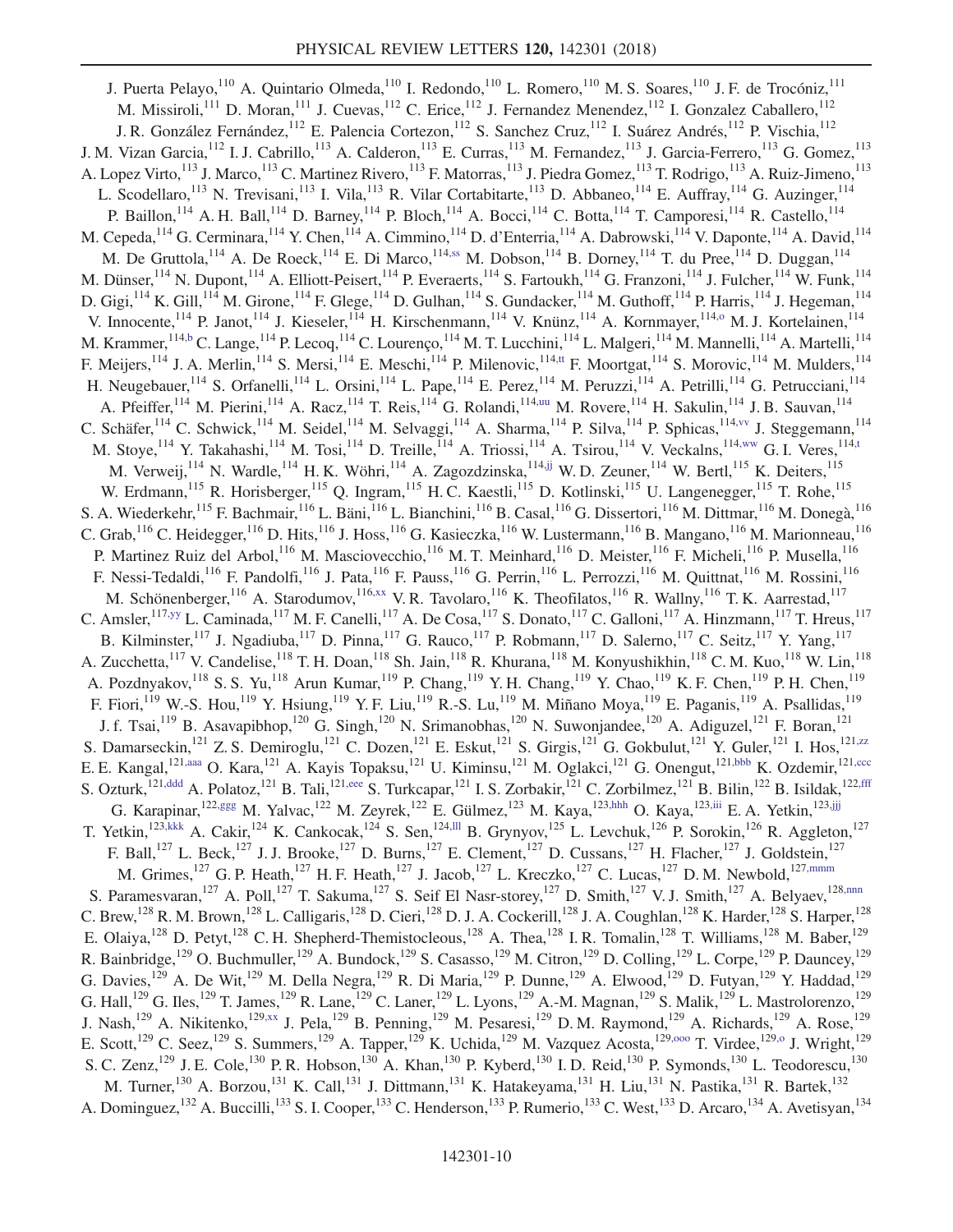<span id="page-10-4"></span><span id="page-10-3"></span><span id="page-10-2"></span><span id="page-10-1"></span><span id="page-10-0"></span>T. Bose,<sup>134</sup> D. Gastler,<sup>134</sup> D. Rankin,<sup>134</sup> C. Richardson,<sup>134</sup> J. Rohlf,<sup>134</sup> L. Sulak,<sup>134</sup> D. Zou,<sup>134</sup> G. Benelli,<sup>135</sup> D. Cutts,<sup>135</sup> A. Garabedian,<sup>135</sup> J. Hakala,<sup>135</sup> U. Heintz,<sup>135</sup> J. M. Hogan,<sup>135</sup> O. Jesus,<sup>135</sup> K. H. M. Kwok,<sup>135</sup> E. Laird,<sup>135</sup> G. Landsberg,<sup>135</sup> Z. Mao,<sup>135</sup> M. Narain,<sup>135</sup> S. Piperov,<sup>135</sup> S. Sagir,<sup>135</sup> E. Spencer,<sup>135</sup> R. Syarif,<sup>135</sup> R. Breedon,<sup>136</sup> D. Burns,<sup>136</sup> M. Calderon De La Barca Sanchez, 136 S. Chauhan, 136 M. Chertok, 136 J. Conway, 136 R. Conway, 136 P. T. Cox, 136 R. Erbacher,  $^{136}$  C. Flores,  $^{136}$  G. Funk,  $^{136}$  M. Gardner,  $^{136}$  W. Ko,  $^{136}$  R. Lander,  $^{136}$  C. Mclean,  $^{136}$  M. Mulhearn,  $^{136}$  D. Pellett,  $^{136}$ J. Pilot,<sup>136</sup> S. Shalhout,<sup>136</sup> M. Shi,<sup>136</sup> J. Smith,<sup>136</sup> M. Squires,<sup>136</sup> D. Stolp,<sup>136</sup> K. Tos,<sup>136</sup> M. Tripathi,<sup>136</sup> M. Bachtis,<sup>137</sup> C. Bravo,  $^{137}$  R. Cousins,  $^{137}$  A. Dasgupta,  $^{137}$  A. Florent,  $^{137}$  J. Hauser,  $^{137}$  M. Ignatenko,  $^{137}$  N. Mccoll,  $^{137}$  D. Saltzberg,  $^{137}$ C. Schnaible,<sup>137</sup> V. Valuev,<sup>137</sup> M. Weber,<sup>137</sup> E. Bouvier,<sup>138</sup> K. Burt,<sup>138</sup> R. Clare,<sup>138</sup> J. Ellison,<sup>138</sup> J. W. Gary,<sup>138</sup> S. M. A. Ghiasi Shirazi,<sup>138</sup> G. Hanson,<sup>138</sup> J. Heilman,<sup>138</sup> P. Jandir,<sup>138</sup> E. Kennedy,<sup>138</sup> F. Lacroix,<sup>138</sup> O. R. Long,<sup>138</sup> M. Olmedo Negrete,<sup>138</sup> M. I. Paneva,<sup>138</sup> A. Shrinivas,<sup>138</sup> W. Si,<sup>138</sup> H. Wei,<sup>138</sup> S. Wimpenny,<sup>138</sup> B. R. Yates,<sup>138</sup> J. G. Branson,<sup>139</sup> G. B. Cerati,<sup>139</sup> S. Cittolin,<sup>139</sup> M. Derdzinski,<sup>139</sup> R. Gerosa,<sup>139</sup> A. Holzner,<sup>139</sup> D. Klein,<sup>139</sup> V. Krutelyov,<sup>139</sup> J. Letts,<sup>139</sup> I. Macneill,<sup>139</sup> D. Olivito,<sup>139</sup> S. Padhi,<sup>139</sup> M. Pieri,<sup>139</sup> M. Sani,<sup>139</sup> V. Sharma,<sup>139</sup> S. Simon,<sup>139</sup> M. Tadel,<sup>139</sup> A. Vartak,<sup>139</sup> S. Wasserbaech,<sup>139[,ppp](#page-16-25)</sup> C. Welke,<sup>139</sup> J. Wood,<sup>139</sup> F. Würthwein,<sup>139</sup> A. Yagil,<sup>139</sup> G. Zevi Della Porta,<sup>139</sup> N. Amin,<sup>140</sup> R. Bhandari,<sup>140</sup> J. Bradmiller-Feld,<sup>140</sup> C. Campagnari,<sup>140</sup> A. Dishaw,<sup>140</sup> V. Dutta,<sup>140</sup> M. Franco Sevilla,<sup>140</sup> C. George,<sup>140</sup> F. Golf,<sup>140</sup> L. Gouskos,<sup>140</sup> J. Gran,<sup>140</sup> R. Heller,<sup>140</sup> J. Incandela,<sup>140</sup> S. D. Mullin,<sup>140</sup> A. Ovcharova,<sup>140</sup> H. Qu,<sup>140</sup> J. Richman,<sup>140</sup> D. Stuart,<sup>140</sup> I. Suarez,<sup>140</sup> J. Yoo,<sup>140</sup> D. Anderson,<sup>141</sup> J. Bendavid,<sup>141</sup> A. Bornheim,<sup>141</sup> J. Bunn,<sup>141</sup> J. M. Lawhorn,<sup>141</sup> A. Mott,<sup>141</sup> H. B. Newman,<sup>141</sup> C. Pena,<sup>141</sup> M. Spiropulu,<sup>141</sup> J. R. Vlimant,<sup>141</sup> S. Xie,<sup>141</sup> R. Y. Zhu,<sup>141</sup> M. B. Andrews,<sup>142</sup> T. Ferguson,<sup>142</sup> M. Paulini,<sup>142</sup> J. Russ,<sup>142</sup> M. Sun,<sup>142</sup> H. Vogel,<sup>142</sup> I. Vorobiev,<sup>142</sup> M. Weinberg,<sup>142</sup> J. P. Cumalat,<sup>143</sup> W. T. Ford,<sup>143</sup> F. Jensen,<sup>143</sup> A. Johnson,<sup>143</sup> M. Krohn,<sup>143</sup> S. Leontsinis,<sup>143</sup> T. Mulholland,<sup>143</sup> K. Stenson,<sup>143</sup> S. R. Wagner,<sup>143</sup> J. Alexander,<sup>144</sup> J. Chaves,<sup>144</sup> J. Chu,<sup>144</sup> S. Dittmer,<sup>144</sup> K. Mcdermott,<sup>144</sup> N. Mirman,<sup>144</sup> J. R. Patterson,<sup>144</sup> A. Rinkevicius,<sup>144</sup> A. Ryd,<sup>144</sup> L. Skinnari,<sup>144</sup> L. Soffi,<sup>144</sup> S. M. Tan,<sup>144</sup> Z. Tao,<sup>144</sup> J. Thom,<sup>144</sup> J. Tucker,<sup>144</sup> P. Wittich,<sup>144</sup> M. Zientek,<sup>144</sup> D. Winn,<sup>145</sup> S. Abdullin,<sup>146</sup> M. Albrow,<sup>146</sup> G. Apollinari,<sup>146</sup> A. Apresyan,<sup>146</sup> S. Banerjee,<sup>146</sup> L. A. T. Bauerdick,  $^{146}$  A. Beretvas,  $^{146}$  J. Berryhill,  $^{146}$  P. C. Bhat,  $^{146}$  G. Bolla,  $^{146}$  K. Burkett,  $^{146}$  J. N. Butler,  $^{146}$ H. W. K. Cheung, <sup>146</sup> F. Chlebana, <sup>146</sup> S. Cihangir, <sup>14[6,a](#page-15-40)</sup> M. Cremonesi, <sup>146</sup> J. Duarte, <sup>146</sup> V. D. Elvira, <sup>146</sup> I. Fisk, <sup>146</sup> J. Freeman, <sup>146</sup> E. Gottschalk,<sup>146</sup> L. Gray,<sup>146</sup> D. Green,<sup>146</sup> S. Grünendahl,<sup>146</sup> O. Gutsche,<sup>146</sup> D. Hare,<sup>146</sup> R. M. Harris,<sup>146</sup> S. Hasegawa,<sup>146</sup> J. Hirschauer,<sup>146</sup> Z. Hu,<sup>146</sup> B. Jayatilaka,<sup>146</sup> S. Jindariani,<sup>146</sup> M. Johnson,<sup>146</sup> U. Joshi,<sup>146</sup> B. Klima,<sup>146</sup> B. Kreis,<sup>146</sup> S. Lammel,<sup>146</sup> J. Linacre,<sup>146</sup> D. Lincoln,<sup>146</sup> R. Lipton,<sup>146</sup> M. Liu,<sup>146</sup> T. Liu,<sup>146</sup> R. Lopes De Sá,<sup>146</sup> J. Lykken,<sup>146</sup> K. Maeshima, <sup>146</sup> N. Magini, <sup>146</sup> J. M. Marraffino, <sup>146</sup> S. Maruyama, <sup>146</sup> D. Mason, <sup>146</sup> P. McBride, <sup>146</sup> P. Merkel, <sup>146</sup> S. Mrenna,  $^{146}$  S. Nahn,  $^{146}$  V. O'Dell,  $^{146}$  K. Pedro,  $^{146}$  O. Prokofyev,  $^{146}$  G. Rakness,  $^{146}$  L. Ristori,  $^{146}$  E. Sexton-Kennedy,  $^{146}$ A. Soha,<sup>146</sup> W. J. Spalding,<sup>146</sup> L. Spiegel,<sup>146</sup> S. Stoynev,<sup>146</sup> J. Strait,<sup>146</sup> N. Strobbe,<sup>146</sup> L. Taylor,<sup>146</sup> S. Tkaczyk,<sup>146</sup> N. V. Tran,<sup>146</sup> L. Uplegger,<sup>146</sup> E. W. Vaandering,<sup>146</sup> C. Vernieri,<sup>146</sup> M. Verzocchi,<sup>146</sup> R. Vidal,<sup>146</sup> M. Wang,<sup>146</sup> H. A. Weber,<sup>146</sup> A. Whitbeck,<sup>146</sup> Y. Wu,<sup>146</sup> D. Acosta,<sup>147</sup> P. Avery,<sup>147</sup> P. Bortignon,<sup>147</sup> D. Bourilkov,<sup>147</sup> A. Brinkerhoff,<sup>147</sup> A. Carnes,<sup>147</sup> M. Carver,<sup>147</sup> D. Curry,<sup>147</sup> S. Das,<sup>147</sup> R. D. Field,<sup>147</sup> I. K. Furic,<sup>147</sup> J. Konigsberg,<sup>147</sup> A. Korytov,<sup>147</sup> J. F. Low,<sup>147</sup> P. Ma,<sup>147</sup> K. Matchev,<sup>147</sup> H. Mei,<sup>147</sup> G. Mitselmakher,<sup>147</sup> D. Rank,<sup>147</sup> L. Shchutska,<sup>147</sup> D. Sperka,<sup>147</sup> L. Thomas,  $^{147}$  J. Wang,  $^{147}$  S. Wang,  $^{147}$  J. Yelton,  $^{147}$  S. Linn,  $^{148}$  P. Markowitz,  $^{148}$  G. Martinez,  $^{148}$  J. L. Rodriguez,  $^{148}$ A. Ackert,<sup>149</sup> T. Adams,<sup>149</sup> A. Askew,<sup>149</sup> S. Bein,<sup>149</sup> S. Hagopian,<sup>149</sup> V. Hagopian,<sup>149</sup> K. F. Johnson,<sup>149</sup> T. Kolberg,<sup>149</sup> T. Perry,<sup>149</sup> H. Prosper,<sup>149</sup> A. Santra,<sup>149</sup> R. Yohay,<sup>149</sup> M. M. Baarmand,<sup>150</sup> V. Bhopatkar,<sup>150</sup> S. Colafranceschi,<sup>150</sup> M. Hohlmann,<sup>150</sup> D. Noonan,<sup>150</sup> T. Roy,<sup>150</sup> F. Yumiceva,<sup>150</sup> M. R. Adams,<sup>151</sup> L. Apanasevich,<sup>151</sup> D. Berry,<sup>151</sup> R. R. Betts,<sup>151</sup> R. Cavanaugh,<sup>151</sup> X. Chen,<sup>151</sup> O. Evdokimov,<sup>151</sup> C. E. Gerber,<sup>151</sup> D. A. Hangal,<sup>151</sup> D. J. Hofman,<sup>151</sup> K. Jung,<sup>151</sup> J. Kamin,<sup>151</sup> I. D. Sandoval Gonzalez,<sup>151</sup> H. Trauger,<sup>151</sup> N. Varelas,<sup>151</sup> H. Wang,<sup>151</sup> Z. Wu,<sup>151</sup> J. Zhang,<sup>151</sup> B. Bilki,<sup>15[2,qqq](#page-16-26)</sup> W. Clarida,<sup>152</sup> K. Dilsiz,<sup>152</sup> S. Durgut,<sup>152</sup> R. P. Gandrajula,<sup>152</sup> M. Haytmyradov,<sup>152</sup> V. Khristenko,<sup>152</sup> J.-P. Merlo,<sup>152</sup> H. Mermerkaya,<sup>152, rrr</sup> A. Mestvirishvili,<sup>152</sup> A. Moeller,<sup>152</sup> J. Nachtman,<sup>152</sup> H. Ogul,<sup>152</sup> Y. Onel,<sup>152</sup> F. Ozok,<sup>15[2,sss](#page-16-28)</sup> A. Penzo,<sup>152</sup> C. Snyder,<sup>152</sup> E. Tiras,<sup>152</sup> J. Wetzel,<sup>152</sup> K. Yi,<sup>152</sup> B. Blumenfeld,<sup>153</sup> A. Cocoros,<sup>153</sup> N. Eminizer,<sup>153</sup> D. Fehling,<sup>153</sup> L. Feng,<sup>153</sup> A. V. Gritsan,<sup>153</sup> P. Maksimovic,<sup>153</sup> J. Roskes,<sup>153</sup> U. Sarica,<sup>153</sup> M. Swartz,<sup>153</sup> M. Xiao,<sup>153</sup> C. You,<sup>153</sup> A. Al-bataineh,<sup>154</sup> P. Baringer,<sup>154</sup> A. Bean,<sup>154</sup> S. Boren,<sup>154</sup> J. Bowen,<sup>154</sup> J. Castle,<sup>154</sup> L. Forthomme,<sup>154</sup> S. Khalil,<sup>154</sup> A. Kropivnitskaya,<sup>154</sup> D. Majumder, <sup>154</sup> W. Mcbrayer, <sup>154</sup> M. Murray, <sup>154</sup> S. Sanders, <sup>154</sup> R. Stringer, <sup>154</sup> J. D. Tapia Takaki, <sup>154</sup> Q. Wang, <sup>154</sup> A. Ivanov,<sup>155</sup> K. Kaadze,<sup>155</sup> Y. Maravin,<sup>155</sup> A. Mohammadi,<sup>155</sup> L. K. Saini,<sup>155</sup> N. Skhirtladze,<sup>155</sup> S. Toda,<sup>155</sup> F. Rebassoo,<sup>156</sup> D. Wright,<sup>156</sup> C. Anelli,<sup>157</sup> A. Baden,<sup>157</sup> O. Baron,<sup>157</sup> A. Belloni,<sup>157</sup> B. Calvert,<sup>157</sup> S. C. Eno,<sup>157</sup> C. Ferraioli,<sup>157</sup> N. J. Hadley, <sup>157</sup> S. Jabeen, <sup>157</sup> G. Y. Jeng, <sup>157</sup> R. G. Kellogg, <sup>157</sup> J. Kunkle, <sup>157</sup> A. C. Mignerey, <sup>157</sup> F. Ricci-Tam, <sup>157</sup> Y. H. Shin, <sup>157</sup>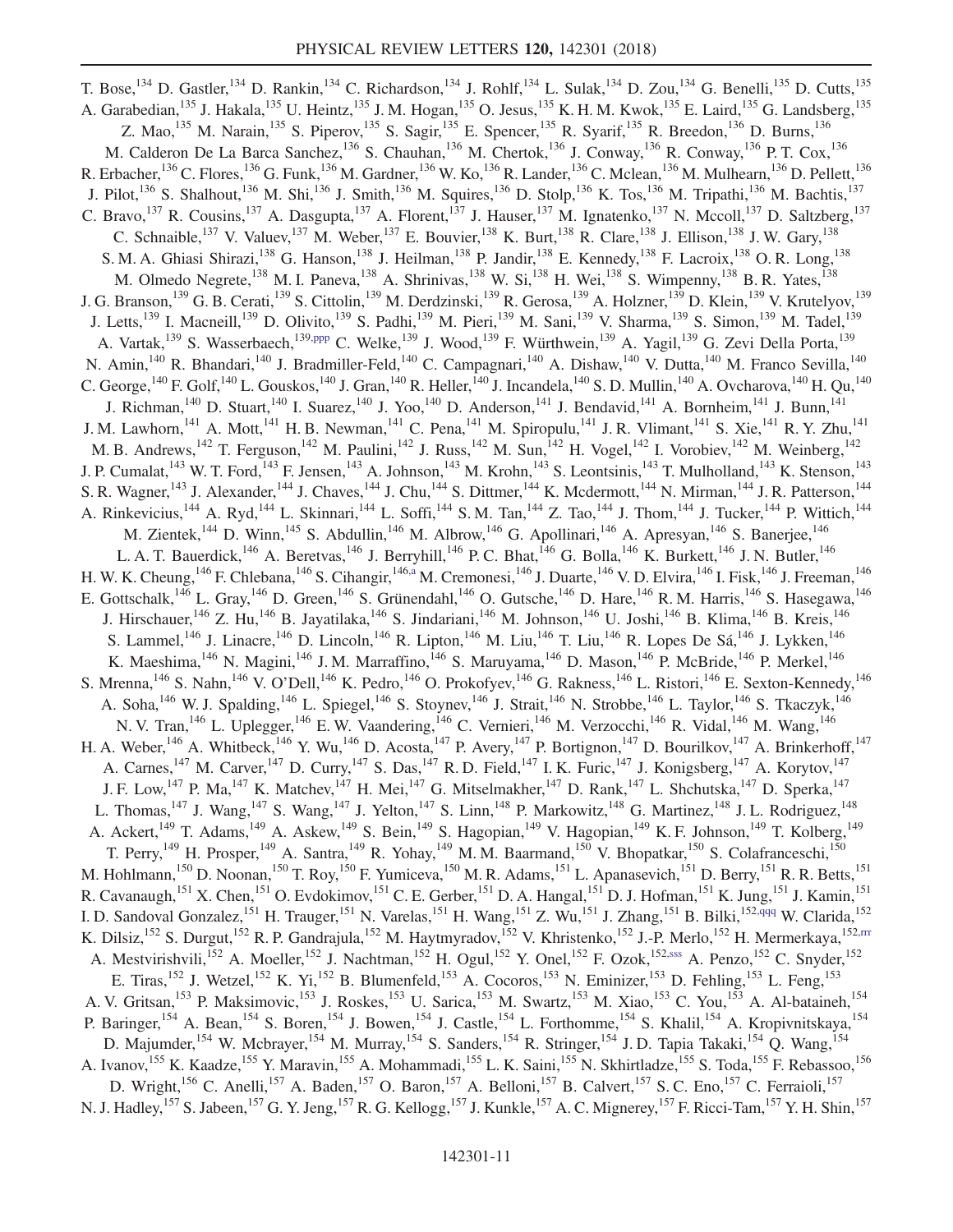A. Skuja, <sup>157</sup> M. B. Tonjes, <sup>157</sup> S. C. Tonwar, <sup>157</sup> D. Abercrombie, <sup>158</sup> B. Allen, <sup>158</sup> A. Apyan, <sup>158</sup> V. Azzolini, <sup>158</sup> R. Barbieri, <sup>158</sup> A. Baty,<sup>158</sup> R. Bi,<sup>158</sup> K. Bierwagen,<sup>158</sup> S. Brandt,<sup>158</sup> W. Busza,<sup>158</sup> I. A. Cali,<sup>158</sup> M. D'Alfonso,<sup>158</sup> Z. Demiragli,<sup>158</sup> G. Gomez Ceballos,<sup>158</sup> M. Goncharov,<sup>158</sup> D. Hsu,<sup>158</sup> Y. Iiyama,<sup>158</sup> G. M. Innocenti,<sup>158</sup> M. Klute,<sup>158</sup> D. Kovalskyi,<sup>158</sup> K. Krajczar,<sup>158</sup> Y. S. Lai,<sup>158</sup> Y.-J. Lee,<sup>158</sup> A. Levin,<sup>158</sup> P. D. Luckey,<sup>158</sup> B. Maier,<sup>158</sup> A. C. Marini,<sup>158</sup> C. Mcginn,<sup>158</sup> C. Mironov,<sup>158</sup> S. Narayanan,<sup>158</sup> X. Niu,<sup>158</sup> C. Paus,<sup>158</sup> C. Roland,<sup>158</sup> G. Roland,<sup>158</sup> J. Salfeld-Nebgen,<sup>158</sup> G. S. F. Stephans,<sup>158</sup> K. Tatar,<sup>158</sup> D. Velicanu,<sup>158</sup> J. Wang,<sup>158</sup> T. W. Wang,<sup>158</sup> B. Wyslouch,<sup>158</sup> A. C. Benvenuti,<sup>159</sup> R. M. Chatterjee,<sup>159</sup> A. Evans,<sup>159</sup> P. Hansen,<sup>159</sup> S. Kalafut,<sup>159</sup> S. C. Kao,<sup>159</sup> Y. Kubota,<sup>159</sup> Z. Lesko,<sup>159</sup> J. Mans,<sup>159</sup> S. Nourbakhsh,<sup>159</sup> N. Ruckstuhl,<sup>159</sup> R. Rusack,<sup>159</sup> N. Tambe,<sup>159</sup> J. Turkewitz,<sup>159</sup> J. G. Acosta,<sup>160</sup> S. Oliveros,<sup>160</sup> E. Avdeeva, <sup>161</sup> K. Bloom, <sup>161</sup> D. R. Claes, <sup>161</sup> C. Fangmeier, <sup>161</sup> R. Gonzalez Suarez, <sup>161</sup> R. Kamalieddin, <sup>161</sup> I. Kravchenko, <sup>161</sup> A. Malta Rodrigues,<sup>161</sup> J. Monroy,<sup>161</sup> J. E. Siado,<sup>161</sup> G. R. Snow,<sup>161</sup> B. Stieger,<sup>161</sup> M. Alyari,<sup>162</sup> J. Dolen,<sup>162</sup> A. Godshalk,<sup>162</sup> C. Harrington,<sup>162</sup> I. Iashvili,<sup>162</sup> D. Nguyen,<sup>162</sup> A. Parker,<sup>162</sup> S. Rappoccio,<sup>162</sup> B. Roozbahani,<sup>162</sup> G. Alverson,<sup>163</sup> E. Barberis,<sup>163</sup> A. Hortiangtham,<sup>163</sup> A. Massironi,<sup>163</sup> D. M. Morse,<sup>163</sup> D. Nash,<sup>163</sup> T. Orimoto,<sup>163</sup> R. Teixeira De Lima,<sup>163</sup> D. Trocino,<sup>163</sup> R.-J. Wang,<sup>163</sup> D. Wood,<sup>163</sup> S. Bhattacharya,<sup>164</sup> O. Charaf,<sup>164</sup> K. A. Hahn,<sup>164</sup> N. Mucia,<sup>164</sup> N. Odell,<sup>164</sup> B. Pollack,<sup>164</sup> M. H. Schmitt,<sup>164</sup> K. Sung,<sup>164</sup> M. Trovato,<sup>164</sup> M. Velasco,<sup>164</sup> N. Dev,<sup>165</sup> M. Hildreth,<sup>165</sup> K. Hurtado Anampa, <sup>165</sup> C. Jessop, <sup>165</sup> D. J. Karmgard, <sup>165</sup> N. Kellams, <sup>165</sup> K. Lannon, <sup>165</sup> N. Marinelli, <sup>165</sup> F. Meng, <sup>165</sup> C. Mueller, <sup>165</sup> Y. Musienko, <sup>165[,kk](#page-15-34)</sup> M. Planer, <sup>165</sup> A. Reinsvold, <sup>165</sup> R. Ruchti, <sup>165</sup> N. Rupprecht, <sup>165</sup> G. Smith, <sup>165</sup> S. Taroni, <sup>165</sup> M. Wayne,<sup>165</sup> M. Wolf,<sup>165</sup> A. Woodard,<sup>165</sup> J. Alimena,<sup>166</sup> L. Antonelli,<sup>166</sup> B. Bylsma,<sup>166</sup> L. S. Durkin,<sup>166</sup> S. Flowers,<sup>166</sup> B. Francis,<sup>166</sup> A. Hart,<sup>166</sup> C. Hill,<sup>166</sup> W. Ji,<sup>166</sup> B. Liu,<sup>166</sup> W. Luo,<sup>166</sup> D. Puigh,<sup>166</sup> B. L. Winer,<sup>166</sup> H. W. Wulsin,<sup>166</sup> S. Cooperstein,<sup>167</sup> O. Driga,<sup>167</sup> P. Elmer,<sup>167</sup> J. Hardenbrook,<sup>167</sup> P. Hebda,<sup>167</sup> D. Lange,<sup>167</sup> J. Luo,<sup>167</sup> D. Marlow,<sup>167</sup> T. Medvedeva, <sup>167</sup> K. Mei, <sup>167</sup> I. Ojalvo, <sup>167</sup> J. Olsen, <sup>167</sup> C. Palmer, <sup>167</sup> P. Piroué, <sup>167</sup> D. Stickland, <sup>167</sup> A. Svyatkovskiy, <sup>167</sup> C. Tully,<sup>167</sup> S. Malik,<sup>168</sup> A. Barker,<sup>169</sup> V. E. Barnes,<sup>169</sup> S. Folgueras,<sup>169</sup> L. Gutay,<sup>169</sup> M. K. Jha,<sup>169</sup> M. Jones,<sup>169</sup> A. W. Jung,<sup>169</sup> A. Khatiwada,<sup>169</sup> D. H. Miller,<sup>169</sup> N. Neumeister,<sup>169</sup> J. F. Schulte,<sup>169</sup> J. Sun,<sup>169</sup> F. Wang,<sup>169</sup> W. Xie,<sup>169</sup> N. Parashar,<sup>170</sup> J. Stupak,<sup>170</sup> A. Adair,<sup>171</sup> B. Akgun,<sup>171</sup> Z. Chen,<sup>171</sup> K. M. Ecklund,<sup>171</sup> F. J. M. Geurts,<sup>171</sup> M. Guilbaud,<sup>171</sup> W. Li,<sup>171</sup> B. Michlin,<sup>171</sup> M. Northup,<sup>171</sup> B. P. Padley,<sup>171</sup> J. Roberts,<sup>171</sup> J. Rorie,<sup>171</sup> Z. Tu,<sup>171</sup> J. Zabel,<sup>171</sup> B. Betchart,<sup>172</sup> A. Bodek,<sup>172</sup> P. de Barbaro,<sup>172</sup> R. Demina,<sup>172</sup> Y. t. Duh,<sup>172</sup> T. Ferbel,<sup>172</sup> M. Galanti,<sup>172</sup> A. Garcia-Bellido,<sup>172</sup> J. Han,<sup>172</sup> O. Hindrichs,<sup>172</sup> A. Khukhunaishvili,<sup>172</sup> K. H. Lo,<sup>172</sup> P. Tan,<sup>172</sup> M. Verzetti,<sup>172</sup> A. Agapitos,<sup>173</sup> J. P. Chou,<sup>173</sup> Y. Gershtein,<sup>173</sup> T. A. Gómez Espinosa,<sup>173</sup> E. Halkiadakis,<sup>173</sup> M. Heindl,<sup>173</sup> E. Hughes,<sup>173</sup> S. Kaplan,<sup>173</sup> R. Kunnawalkam Elayavalli,<sup>173</sup> S. Kyriacou,<sup>173</sup> A. Lath,<sup>173</sup> R. Montalvo,<sup>173</sup> K. Nash,<sup>173</sup> M. Osherson,<sup>173</sup> H. Saka,<sup>173</sup> S. Salur,<sup>173</sup> S. Schnetzer,<sup>173</sup> D. Sheffield,<sup>173</sup> S. Somalwar,<sup>173</sup> R. Stone,<sup>173</sup> S. Thomas,<sup>173</sup> P. Thomassen,<sup>173</sup> M. Walker,<sup>173</sup> A. G. Delannoy,<sup>174</sup> M. Foerster,<sup>174</sup> J. Heideman,<sup>174</sup> G. Riley,<sup>174</sup> K. Rose,<sup>174</sup> S. Spanier,<sup>174</sup> K. Thapa,<sup>174</sup> O. Bouhali,<sup>17[5,ttt](#page-16-29)</sup> A. Celik,<sup>175</sup> M. Dalchenko,<sup>175</sup> M. De Mattia,<sup>175</sup> A. Delgado,<sup>175</sup> S. Dildick,<sup>175</sup> R. Eusebi,<sup>175</sup> J. Gilmore,<sup>175</sup> T. Huang,<sup>175</sup> E. Juska,<sup>175</sup> T. Kamon,<sup>17[5,uuu](#page-16-30)</sup> R. Mueller,<sup>175</sup> Y. Pakhotin,<sup>175</sup> R. Patel,<sup>175</sup> A. Perloff,<sup>175</sup> L. Perniè,<sup>175</sup> D. Rathjens,<sup>175</sup> A. Safonov,<sup>175</sup> A. Tatarinov,<sup>175</sup> K. A. Ulmer,<sup>175</sup> N. Akchurin,<sup>176</sup> J. Damgov,<sup>176</sup> F. De Guio,<sup>176</sup> C. Dragoiu,<sup>176</sup> P. R. Dudero,<sup>176</sup> J. Faulkner,<sup>176</sup> E. Gurpinar, <sup>176</sup> S. Kunori, <sup>176</sup> K. Lamichhane, <sup>176</sup> S. W. Lee, <sup>176</sup> T. Libeiro, <sup>176</sup> T. Peltola, <sup>176</sup> S. Undleeb, <sup>176</sup> I. Volobouev, <sup>176</sup> Z. Wang,  $^{176}$  S. Greene,  $^{177}$  A. Gurrola,  $^{177}$  R. Janjam,  $^{177}$  W. Johns,  $^{177}$  C. Maguire,  $^{177}$  A. Melo,  $^{177}$  H. Ni,  $^{177}$  P. Sheldon,  $^{177}$ S. Tuo,<sup>177</sup> J. Velkovska,<sup>177</sup> Q. Xu,<sup>177</sup> M. W. Arenton,<sup>178</sup> P. Barria,<sup>178</sup> B. Cox,<sup>178</sup> R. Hirosky,<sup>178</sup> A. Ledovskoy,<sup>178</sup> H. Li,<sup>178</sup> C. Neu,<sup>178</sup> T. Sinthuprasith,<sup>178</sup> X. Sun,<sup>178</sup> Y. Wang,<sup>178</sup> E. Wolfe,<sup>178</sup> F. Xia,<sup>178</sup> C. Clarke,<sup>179</sup> R. Harr,<sup>179</sup> P. E. Karchin,<sup>179</sup> J. Sturdy, <sup>179</sup> S. Zaleski, <sup>179</sup> D. A. Belknap, <sup>180</sup> J. Buchanan, <sup>180</sup> C. Caillol, <sup>180</sup> S. Dasu, <sup>180</sup> L. Dodd, <sup>180</sup> S. Duric, <sup>180</sup> B. Gomber, <sup>180</sup> M. Grothe, <sup>180</sup> M. Herndon, <sup>180</sup> A. Hervé, <sup>180</sup> U. Hussain, <sup>180</sup> P. Klabbers, <sup>180</sup> A. Lanaro, <sup>180</sup> A. Levine, <sup>180</sup> K. Long,<sup>180</sup> R. Loveless,<sup>180</sup> G. A. Pierro,<sup>180</sup> G. Polese,<sup>180</sup> T. Ruggles,<sup>180</sup> A. Savin,<sup>180</sup> N. Smith,<sup>180</sup> W. H. Smith,<sup>180</sup> D. Taylor,  $180$  and N. Woods  $180$ 

(CMS Collaboration)

<span id="page-11-1"></span><span id="page-11-0"></span><sup>1</sup>Yerevan Physics Institute, Yerevan, Armenia 2 Institut für Hochenergiephysik, Wien, Austria <sup>3</sup>Institute for Nuclear Problems, Minsk, Belarus<br><sup>4</sup>National Centre for Particle and High Energy Physics Mi <sup>4</sup>National Centre for Particle and High Energy Physics, Minsk, Belarus Universiteit Antwerpen, Antwerpen, Belgium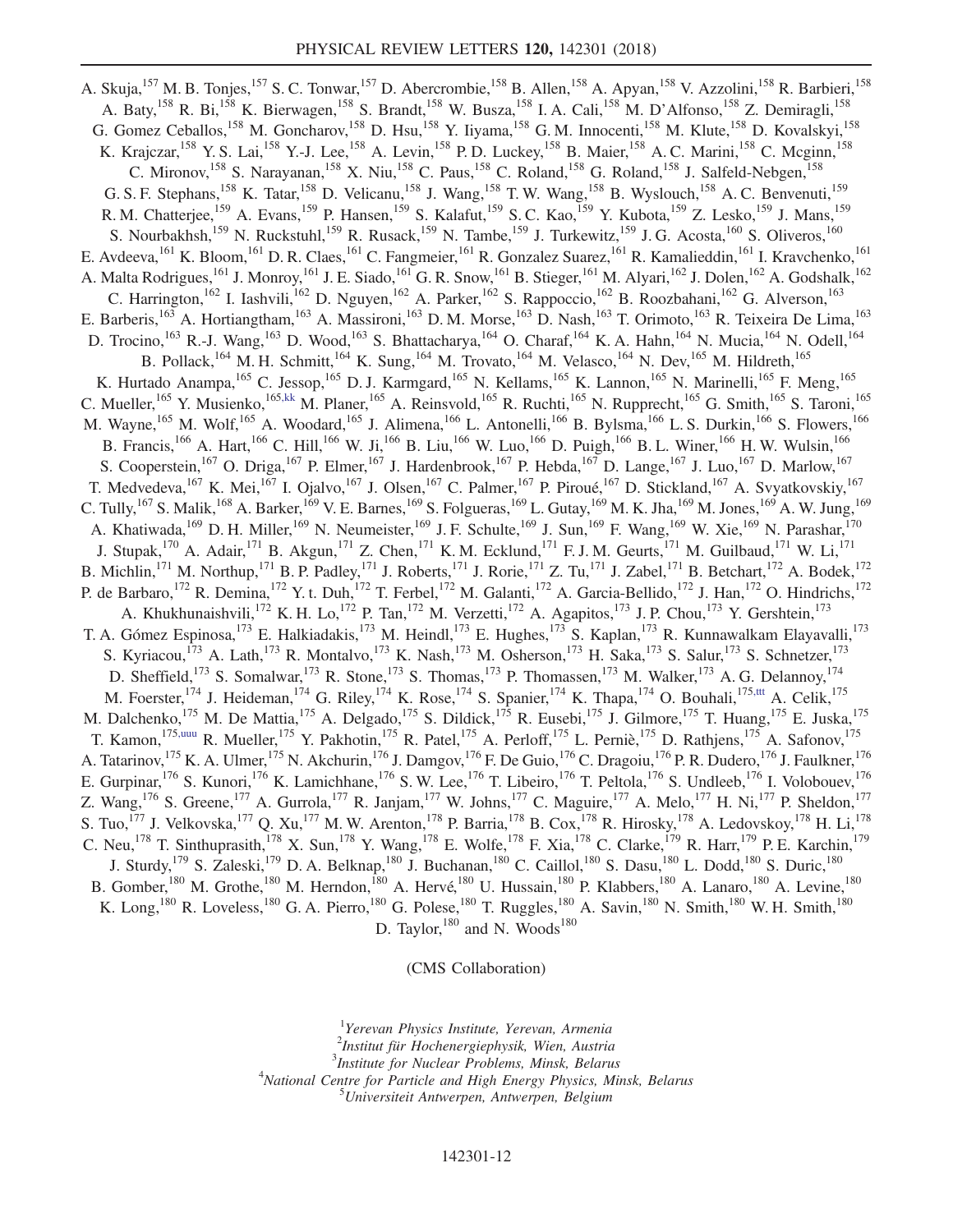## PHYSICAL REVIEW LETTERS 120, 142301 (2018)

<sup>6</sup>Vrije Universiteit Brussel, Brussel, Belgium<br><sup>7</sup>Université Libre de Pruxelles, Pruxelles, Belgi <sup>7</sup>Université Libre de Bruxelles, Bruxelles, Belgium  ${}^{8}$ Ghent University, Ghent, Belgium  ${}^{9}$ Université Catholique de Louvain, Louvain-la-Neuve, Belgium <sup>10</sup>Université de Mons, Mons, Belgium<br><sup>11</sup>Centro Brasileiro de Pesquisas Fisicas, Rio de Janeiro, Brazil<br><sup>12</sup>Universidade do Estado do Rio de Janeiro, Rio de Janeiro, Brazil<br><sup>13</sup>Universidade Estadual Paulista, São Paulo, <sup>17</sup>*Institute of High Energy Physics, Beijing, China*<br><sup>18</sup>*State Key Laboratory of Nuclear Physics and Technology, Peking University, Beijing, China*<br><sup>19</sup>*Universidad de Los Andes, Bogota, Colombia*<br><sup>20</sup>*University of Sp* <sup>24</sup>Charles University, Prague, Czech Republic<br><sup>25</sup>Universidad San Francisco de Quito, Quito, Ecuador<br><sup>26</sup>Academy of Scientific Research and Technology of the Arab Republic of Egypt,<br>Egyptian Network of High Energy Physic <sup>27</sup>National Institute of Chemical Physics and Biophysics, Tallinn, Estonia<br><sup>28</sup>Department of Physics, University of Helsinki, Helsinki, Finland<br><sup>29</sup>Helsinki Institute of Physics, Helsinki, Finland<br><sup>30</sup>Lappeenranta Univer <sup>31</sup>IRFU, CEA, Universit´e Paris-Saclay, Gif-sur-Yvette, France <sup>32</sup>Laboratoire Leprince-Ringuet, Ecole polytechnique, CNRS/IN2P3, Universit´e Paris-Saclay, Palaiseau, France <sup>33</sup>Universit´e de Strasbourg, CNRS, IPHC UMR 7178, Strasbourg, France <sup>34</sup>Centre de Calcul de l'Institut National de Physique Nucleaire et de Physique des Particules, CNRS/IN2P3, Villeurbanne, France <sup>35</sup>Universit´e de Lyon, Universit´e Claude Bernard Lyon 1, CNRS-IN2P3, Institut de Physique Nucl´eaire de Lyon, Villeurbanne, France <sup>36</sup>Georgian Technical University, Tbilisi, Georgia <sup>37</sup>Tbilisi State University, Tbilisi, Georgia <sup>38</sup>RWTH Aachen University, I. Physikalisches Institut, Aachen, Germany <sup>39</sup>RWTH Aachen University, III. Physikalisches Institut A, Aachen, Germany  $\begin{array}{c} \begin{array}{c} \begin{array}{c} \begin{array}{c} \begin{array}{c} \begin{array}{c} \begin{array}{c} \begin{array}{c} \begin{array}{c} \begin{array}{c} \begin{array}{c} \begin{array}{c} \end{array}} \end{array} & \begin{array}{c} \begin{array}{c} \end{array} \end{array} & \begin{array}{c} \end{array} & \begin{array}{c} \end{array} & \begin{array}{c} \end{array} & \begin{array}{c} \end{array} & \begin{array}{c} \end{array} & \begin{array}{c} \end{array} & \begin{array}{c} \end{array} & \begin{array}{c} \end$ <sup>55</sup>University of Delhi, Delhi, India<br><sup>56</sup>Saha Institute of Nuclear Physics, HBNI, Kolkata,India <sup>57</sup>Indian Institute of Technology Madras, Madras, India <sup>58</sup>Bhabha Atomic Research Centre, Mumbai, India <sup>59</sup>Tata Institute of Fundamental Research-A, Mumbai, India<br><sup>60</sup>Tata Institute of Fundamental Research-B, Mumbai, India  $61$ Indian Institute of Science Education and Research (IISER), Pune, India <sup>62</sup>Institute for Research in Fundamental Sciences (IPM), Tehran, Iran  $^{63}$ University College Dublin, Dublin, Ireland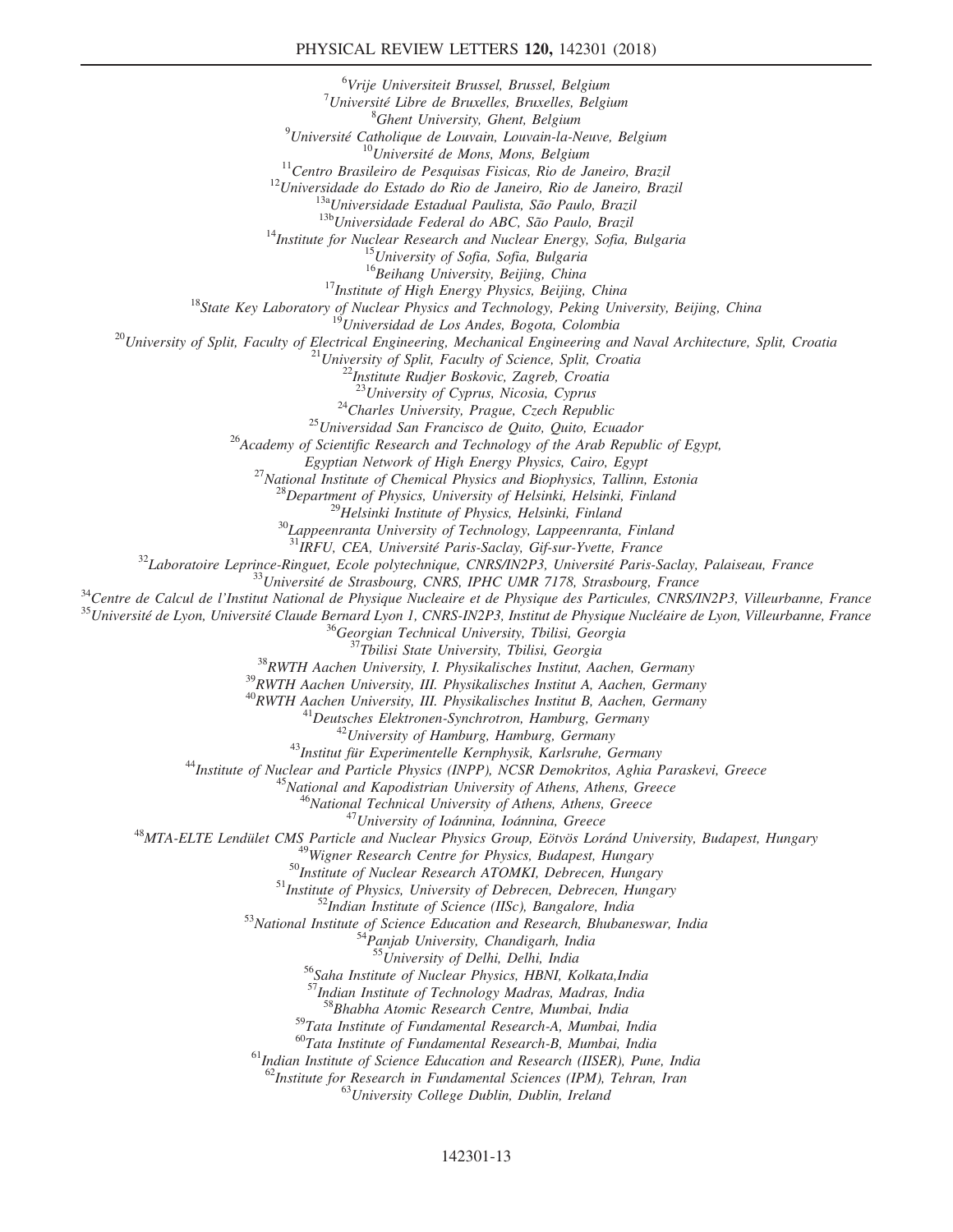<sup>64a</sup>INFN Sezione di Bari, Bari, Italy<br><sup>64b</sup>Università di Bari, Bari, Italy  $64c$ Politecnico di Bari, Bari, Italy  $65a$ INFN Sezione di Bologna, Bologna, Italy  $65b$ Università di Bologna, Bologna, Italy <sup>66a</sup>INFN Sezione di Catania, Catania, Italy<br><sup>66b</sup>Università di Catania, Catania, Italy  $^{67a}$ INFN Sezione di Firenze, Firenze, Italy  $^{67b}$ Università di Firenze, Firenze, Italy <sup>68</sup>INFN Laboratori Nazionali di Frascati, Frascati, Italy <sup>69a</sup>INFN Sezione di Genova, Genova, Italy<br><sup>69b</sup>Università di Genova, Genova, Italy <sup>70a</sup>INFN Sezione di Milano-Bicocca, Milano, Italy <sup>70b</sup>Università di Milano-Bicocca, Milano, Italy <sup>71a</sup>INFN Sezione di Napoli, Napoli, Italy<br><sup>71b</sup>Università di Napoli 'Federico II', Napoli, Italy<br><sup>716</sup>Università della Basilicata, Potenza, Italy<br><sup>714</sup>Università G. Marconi, Roma, Italy<br><sup>72</sup>aINFN Sezione di Padova, Padov <sup>72c</sup>Università di Trento, Trento, Italy <sup>73a</sup>INFN Sezione di Pavia, Pavia, Italy <sup>73b</sup>Università di Pavia, Pavia, Italy <sup>74a</sup>INFN Sezione di Perugia, Perugia, Italy<br><sup>74b</sup>Università di Perugia, Perugia, Italy <sup>75a</sup>INFN Sezione di Pisa, Pisa, Italy <sup>75b</sup>Università di Pisa, Pisa, Italy <sup>75c</sup>Scuola Normale Superiore di Pisa, Pisa, Italy <sup>76b</sup>Sapienza Università di Roma, Roma, Italy <sup>77b</sup>INFN Sezione di Torino, Torino, Italy <sup>77b</sup>Università di Torino, Torino, Italy <sup>77c</sup>Università del Piemonte Orientale, Novara, Italy <sup>78a</sup>INFN Sezione di Trieste, Trieste, Italy <sup>78b</sup>Università di Trieste, Trieste, Italy <sup>79</sup>Kyungpook National University, Daegu, Korea<br><sup>80</sup>Chonbuk National University, Jeonju, Korea <sup>81</sup>Chonnam National University, Institute for Universe and Elementary Particles, Kwangju, Korea  $^{82}$ Hanyang University, Seoul, Korea  $^{83}$ Korea University, Seoul, Korea <sup>84</sup> Seoul National University, Seoul, Korea<br><sup>85</sup> University of Seoul, Seoul, Korea  $86$ Sungkyunkwan University, Suwon, Korea  $87$ Vilnius University, Vilnius, Lithuania <sup>88</sup>National Centre for Particle Physics, Universiti Malaya, Kuala Lumpur, Malaysia<br><sup>89</sup>Centro de Investigacion y de Estudios Avanzados del IPN, Mexico City, Mexico <sup>90</sup>Universidad Iberoamericana, Mexico City, Mexico<br><sup>91</sup>Benemerita Universidad Autonoma de Puebla, Puebla, Mexico<br><sup>92</sup>Universidad Autónoma de San Luis Potosí, San Luis Potosí, Mexico<br><sup>92</sup>University of Auckland, Auckland, <sup>95</sup>National Centre for Physics, Quaid-I-Azam University, Islamabad, Pakistan<br><sup>96</sup>National Centre for Nuclear Research, Swierk, Poland <sup>97</sup>Institute of Experimental Physics, Faculty of Physics, University of Warsaw, Warsaw, Poland<br><sup>98</sup>Laboratório de Instrumentação e Física Experimental de Partículas, Lisboa, Portugal<br><sup>99</sup>Joint Institute for Nuclear Resea

 $103M$ oscow Institute of Physics and Technology, Moscow, Russia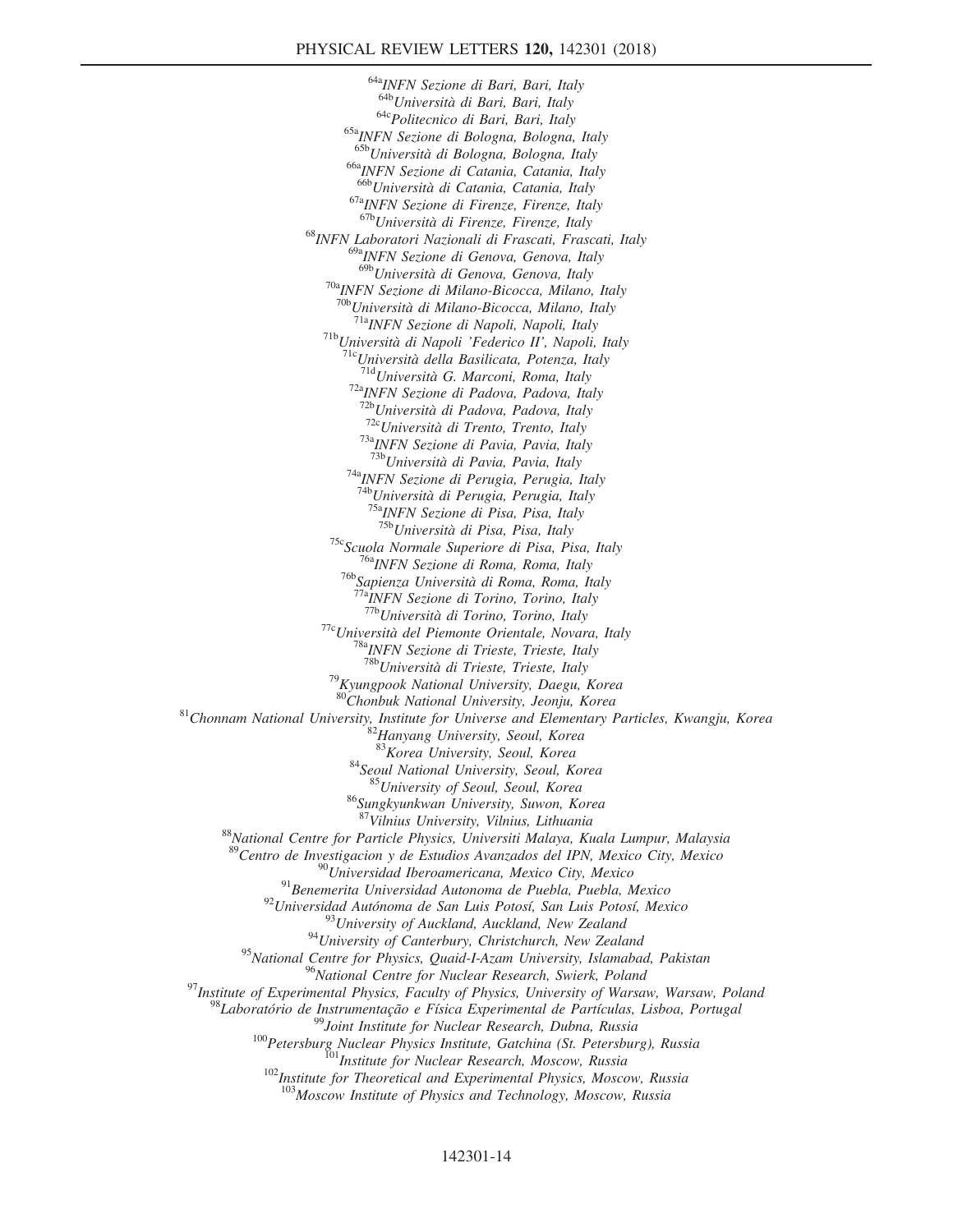$\begin{array}{l} \n ^{104}\text{National Research Nuclear University 'Moscow Engineering Physics Institute' (MEPhI), Moscow, Russia}\\ \n ^{105}\text{Skobeltsyn Institute of McDeedev Physics, Lomoosow, Russia}\\ \n ^{106}\text{Skobeltsyn Institute of Nuclear Physics, Lomoosow States University, Moscow, Russia\\ \n ^{107}\text{Novosibirsk States University (NSU), Novsibirsk, Russia}\\ \n ^{108}\text{State Research Center of Russian Federation, Institute for High Energy Physics, Protvino, Russia}\\ \n ^{108}\text{Whiteexiger of Russian Federation, Institute of Nuclear Sciences, Belgrade, Serbia}\\ \n ^{110}\text{Chiversity of Belgrade, Faculty of Physics and Vinca Institute of Nuclear Sciences, Belgrade, Serbia}\\ \n ^$ 

<sup>120</sup>Chulalongkorn University, Faculty of Science, Department of Physics, Bangkok, Thailand<br><sup>121</sup>Cukurova University, Physics Department, Science and Art Faculty, Adana, Turkey<br><sup>122</sup>Middle East Technical University, Physi

<sup>126</sup>National Scientific Center, Kharkov Institute of Physics and Technology, Kharkov, Ukraine<br><sup>127</sup>University of Bristol, Bristol, United Kingdom<br><sup>128</sup>Rutherford Appleton Laboratory, Didcot, United Kingdom<br><sup>129</sup>Imperial

<sup>135</sup>Brown University, Providence, USA<br><sup>136</sup>University of California, Davis, Davis, USA<br><sup>137</sup>University of California, Los Angeles, USA<br><sup>138</sup>University of California, Riverside, Riverside, USA<br><sup>139</sup>University of Californi

<sup>143</sup>University of Colorado Boulder, Boulder, USA<br><sup>144</sup>Cornell University, Ithaca, USA<br><sup>145</sup>Fairfield University, Fairfield, USA<br><sup>146</sup>Fermi National Accelerator Laboratory, Batavia, USA<br><sup>147</sup>University of Florida, Gainesv

<sup>150</sup>Florida Institute of Technology, Melbourne, USA<br><sup>151</sup>University of Illinois at Chicago (UIC), Chicago, USA<br><sup>152</sup>The University of Iowa, Iowa City, USA<br><sup>153</sup>The University of Kansas, Lawrence, USA<br><sup>154</sup>The University

<sup>159</sup>University of Minnesota, Minneapolis, USA<br><sup>160</sup>University of Mississippi, Oxford, USA

<sup>161</sup>University of Nebraska-Lincoln, Lincoln, USA  $^{162}$ State University of New York at Buffalo, Buffalo, USA  $^{163}$ Northeastern University, Boston, USA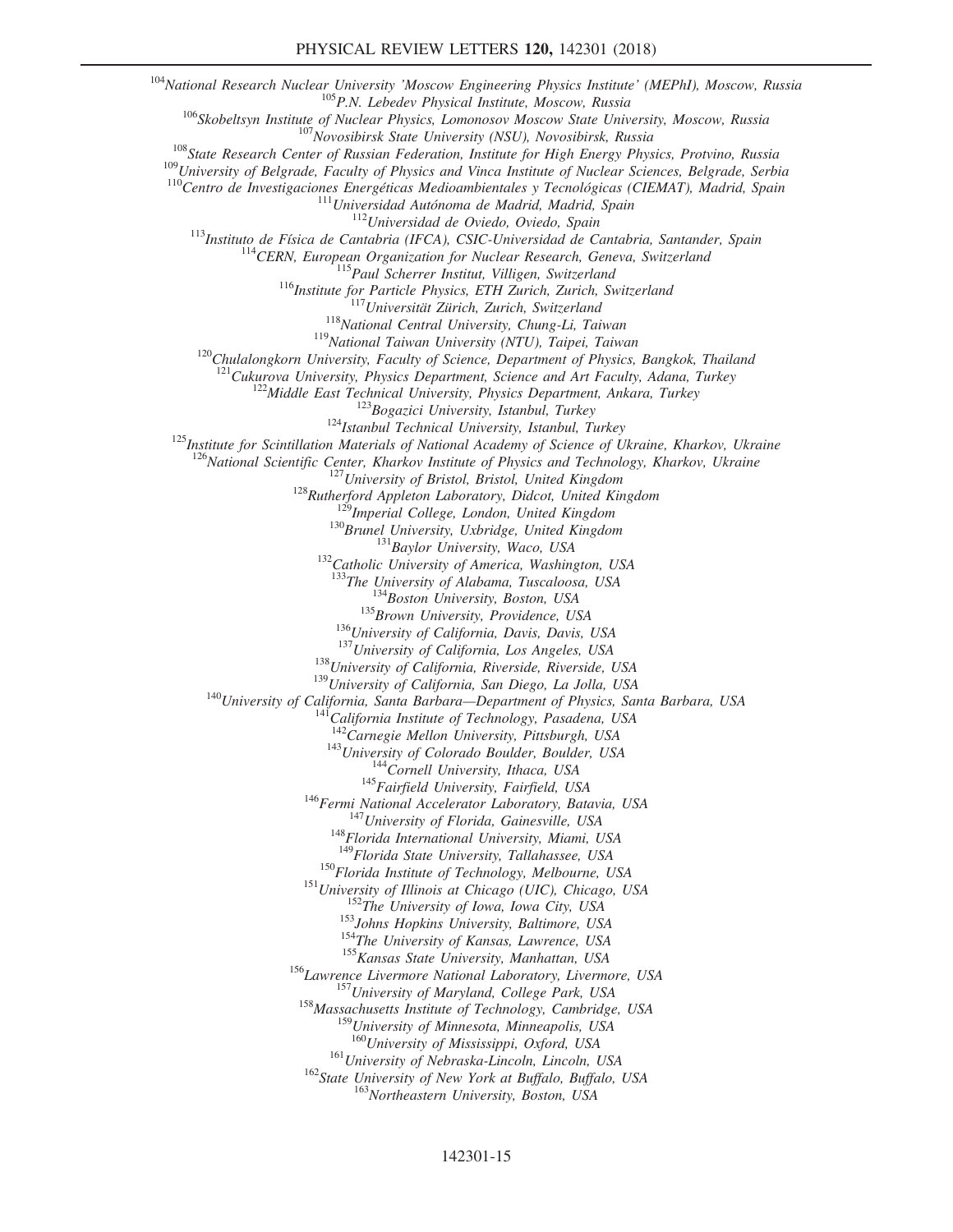<sup>164</sup>Northwestern University, Evanston, USA<br><sup>165</sup>University of Notre Dame, Notre Dame, USA  $166$ The Ohio State University, Columbus, USA<br> $167$ Princeton University, Princeton, USA <sup>168</sup>University of Puerto Rico, Mayaguez, USA<br><sup>169</sup>Purdue University, West Lafayette, USA <sup>170</sup>Purdue University Northwest, Hammond, USA<br><sup>171</sup>Rice University, Houston, USA<br><sup>172</sup>University of Rochester, Rochester, USA<br><sup>173</sup>Rutgers, The State University of New Jersey, Piscataway, USA<br><sup>174</sup>University of Tennessee <sup>177</sup>Vanderbilt University, Nashville, USA <sup>178</sup>University of Virginia, Charlottesville, USA <sup>179</sup>Wayne State University, Detroit, USA  $180$ University of Wisconsin—Madison, Madison, WI, USA

<span id="page-15-40"></span>[a](#page-10-0) Deceased.

- <span id="page-15-0"></span><sup>[b](#page-5-23)</sup>Also at Vienna University of Technology, Vienna, Austria.
- <span id="page-15-1"></span><sup>[c](#page-6-0)</sup>Also at State Key Laboratory of Nuclear Physics and Technology, Peking University, Beijing, China.
- <span id="page-15-2"></span><sup>[d](#page-6-1)</sup>Also at Universidade Estadual de Campinas, Campinas, Brazil.
- <span id="page-15-3"></span>[e](#page-6-2) Also at Universidade Federal de Pelotas, Pelotas, Brazil.
- <span id="page-15-4"></span> $f$ Also at Université Libre de Bruxelles, Bruxelles, Bel[g](#page-6-4)ium.
- <span id="page-15-5"></span>Also at Universidad de Antioquia, Medellin, Colombia.
- <span id="page-15-6"></span>[h](#page-6-5) Also at Joint Institute for Nuclear Research, Dubna, Russia.
- <span id="page-15-7"></span><sup>[i](#page-6-6)</sup>Also at Suez University, Suez, Egypt.
- j Also at British University in Egypt, Cairo, Egypt.
- <span id="page-15-8"></span>[k](#page-6-6) Also at Ain Shams University, Cairo, Egypt.
- <span id="page-15-9"></span><sup>1</sup>A[l](#page-6-6)so at Helwan University, Cairo, Egypt.
- <span id="page-15-10"></span><sup>[m](#page-6-7)</sup>Also at U[n](#page-6-8)iversité de Haute Alsace, Mulhouse, France.
- <span id="page-15-11"></span><sup>n</sup>Also at Skobeltsyn Institute of Nuclear Physics, Lomonosov Moscow State University, Moscow, Russia.
- <span id="page-15-12"></span><sup>[o](#page-6-9)</sup> Also at CERN, European Organization for Nuclear Research, Geneva, Switzerland.
- <span id="page-15-13"></span><su[p](#page-6-10)>p</sup>Also at RWTH Aachen University, III. Physikalisches Institut A, Aachen, Germany.
- <span id="page-15-14"></span><sup>[q](#page-6-11)</sup>Also at University of Hamburg, Hamburg, Germany.
- <span id="page-15-15"></span><sup>[r](#page-6-12)</sup> Also at Brandenburg University of Technology, Cottbus, Germany.
- <span id="page-15-16"></span>[s](#page-7-0) Also at Institute of Nuclear Research ATOMKI, Debrecen, Hungary.
- <span id="page-15-17"></span>[t](#page-7-1) Also at MTA-ELTE Lendület CMS Particle and Nuclear Physics Group, Eötvös Loránd University, Budapest, Hungary.
- <span id="page-15-18"></span><s[u](#page-7-2)p>u</sup>Also at Institute of Physics, University of Debrecen, Debrecen, Hungary.
- <span id="page-15-19"></span>[v](#page-7-3) Also at IIT Bhubaneswar, Bhubaneswar, India.
- <span id="page-15-20"></span>[w](#page-7-4)Also at University of Visva-Bharati, Santiniketan, India.
- <span id="page-15-21"></span>[x](#page-7-3) Also at Indian Institute of Science Education and Research, Bhopal, India.
- <span id="page-15-22"></span>[y](#page-7-3) Also at Institute of Physics, Bhubaneswar, India.
- <span id="page-15-23"></span><sup>[z](#page-7-4)</sup>Also at University of Ruhuna, Matara, Sri Lanka.
- <span id="page-15-24"></span>[aa](#page-7-5) Also at Isfahan University of Technology, Isfahan, Iran. [bb](#page-7-6) Also at Yazd University, Yazd, Iran.
- <span id="page-15-25"></span>
- <span id="page-15-26"></span><sup>[cc](#page-7-6)</sup> Also at Plasma Physics Research Center, Science and Research Branch, Islamic Azad University, Tehran, Iran.<br><sup>[dd](#page-7-7)</sup> Also at Università degli Studi di Siena, Siena, Italy.<br><sup>ec</sup> Also at Laboratori Nazionali di Legnaro dell
- <span id="page-15-28"></span><span id="page-15-27"></span>
- <span id="page-15-29"></span>
- <span id="page-15-30"></span>
- <span id="page-15-31"></span>
- 
- <span id="page-15-32"></span>[ii](#page-8-4)Also at Consejo Nacional de Ciencia y Tecnología, Mexico city, Mexico.
- <span id="page-15-33"></span><sup>[jj](#page-8-5)</sup>Also at Warsaw University of Technology, Institute of Electronic Systems, Warsaw, Poland. [kk](#page-8-6)Also at Institute for Nuclear Research, Moscow, Russia.
- <span id="page-15-34"></span>
- <span id="page-15-37"></span><sup>11</sup>Also at National Research Nuclear University "Moscow Engineering Physics Institute" (MEPhI), Moscow, Russia.<br><sup>nm</sup>Also at St. Petersburg State Polytechnical University, St. Petersburg, Russia.<br><sup>nm</sup>Also at University of
- <span id="page-15-36"></span><span id="page-15-35"></span>
- <span id="page-15-38"></span>
- <span id="page-15-39"></span>
-